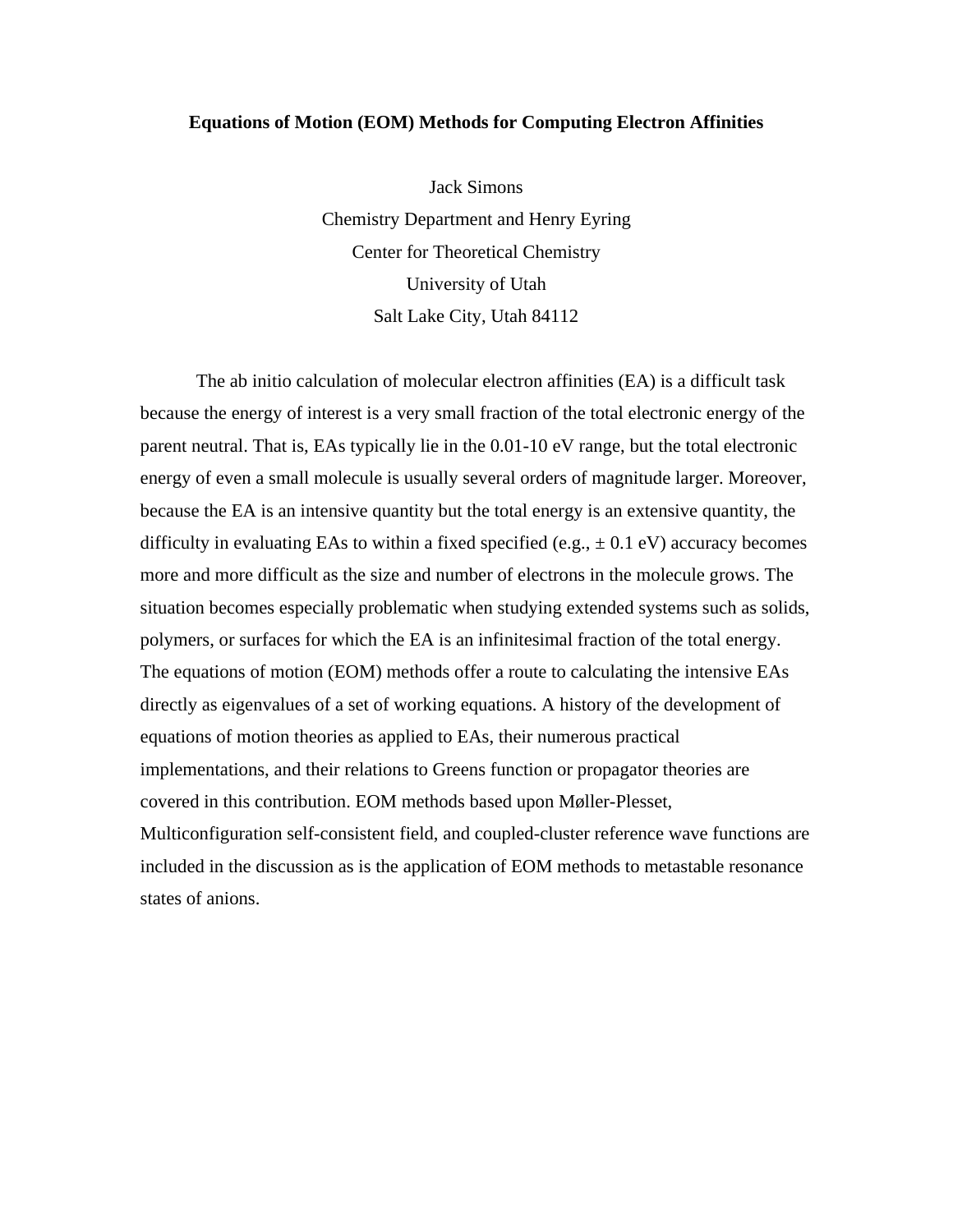### **I. Background**

The vertical (i.e., at any given fixed molecular geometry) electron affinity (EA) of a molecule can be computed by (approximately) solving the Schrödinger equation for the energy E(0,N) of the N-electron neutral molecule and the Schrödinger equation for the energy  $E(K,N+1)$  of the  $K<sup>th</sup>$  state of the N+1-electron anion and subtracting the two energies:

$$
EA = E(0,N) - E(K,N+1)
$$
\n<sup>(1)</sup>

Here, we use K to label the electronic state of the anion that one wishes to study, and 0 to label the state of the neutral (usually but not necessarily the ground state) to which the electron is being attached.

In using such an approach to obtaining the EA, one is faced with a very difficult numerical challenge because both  $E(0,N)$  and  $E(K,N+1)$  tend to be extremely large (negative) numbers, whereas EA nearly always lies in the range 0-10 eV. For example, the EA of the <sup>4</sup>S<sub>3/2</sub> state of the carbon atom is<sup>1</sup> 1.262119  $\pm$  0.000020 eV, whereas the total electronic energy of this state of C is  $-1030.080$  eV (relative to a  $C^{6+}$  nucleus and six electrons infinitely distant and not moving that defines the zero of energy). Since the EA is ca. 0.1 % of the total energy of C, one needs to compute the C and C electronic energies to accuracies of 0.01 % or better to calculate the EA to within 10%.

This observation shows only the "tip of the iceberg", however as the major problem relates to the fact that  $E(0,N)$  and  $E(K,N+1)$  are extensive properties whereas EA is an intensive quantity. For example, the EA of  $C_2$  in its X<sup>2</sup>  $\frac{1}{g}$  ground electronic state is<sup>1</sup> 3.269  $\pm$  0.006 eV near the equilibrium bond length R<sub>e</sub> but only 1.2621 eV at R

(i.e., the same as the EA of a carbon atom). However, the total electronic energy of  $C_2$  is -2060.160 eV at R is -2060.160 eV at R and lower by ca. 3.6 eV (the dissociation energy<sup>2</sup> of  $C_2$ ) at  $R_e$ , so again EA is a very small fraction of the total energies. For buckyball  $C_{60}$ , the EA is<sup>1</sup>  $2.666 \pm 0.001$  eV, but the total electronic energy is sixty times  $-1030.080$  eV minus the atomization energy (i.e., the energy change for  $C_{60}$  60 C) of this compound. Clearly, the challenge of evaluating EA to within even 50% becomes more and more difficult as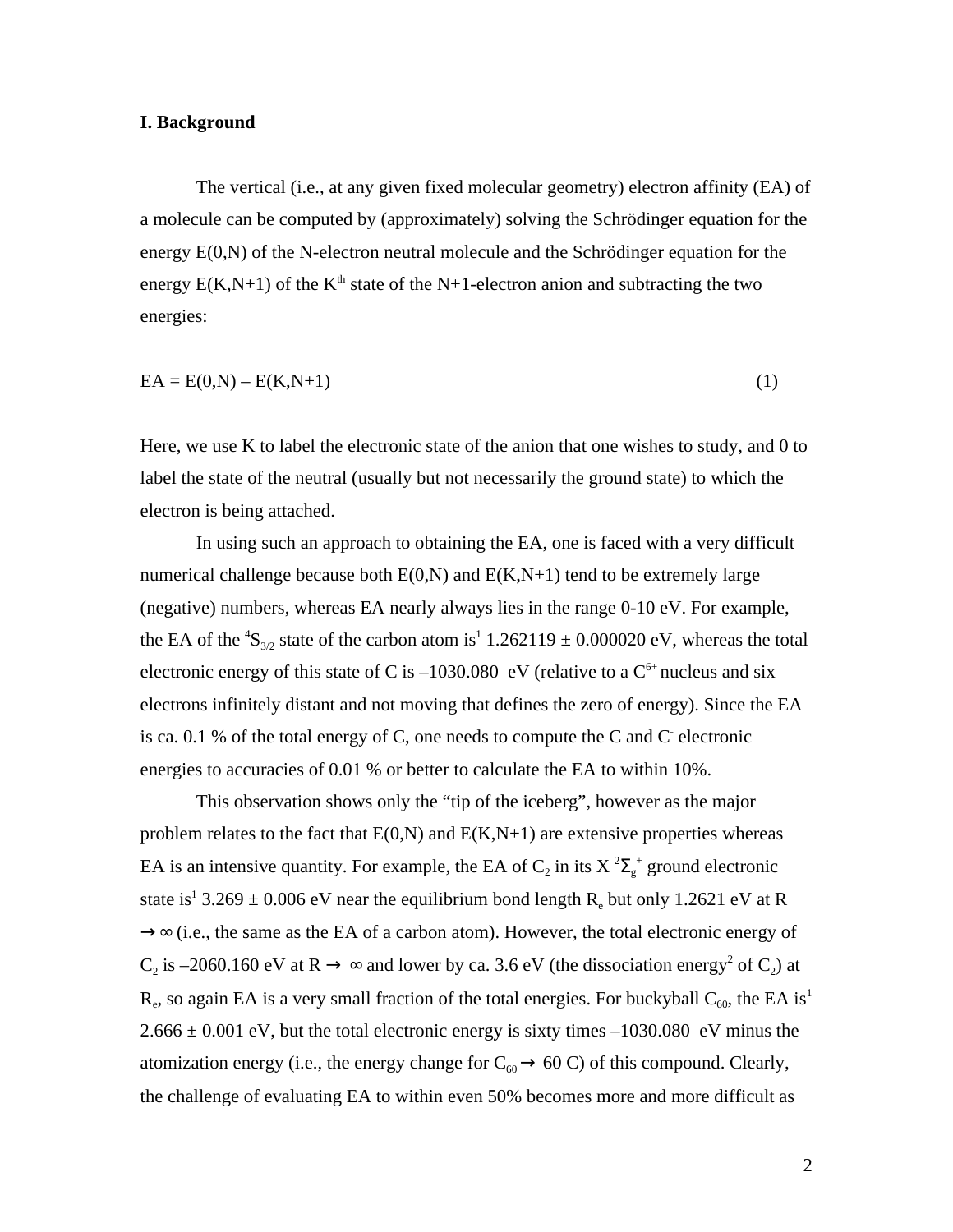the size (i.e., number of electrons) in the molecule grows, and it becomes impossible when the system of interest is an infinite solid, surface, or polymer. This same kind of difficulty (i.e., calculating an intensive quantity as the difference between to extensive energies) plagues the computation of EAs and of ionization potentials (IPs), bond energies, and electronic excitation energies.

Of course, much progress can be made in computing EAs as differences between anion and neutral total energies<sup>3</sup> because of large systematic cancellation in energy errors. For example, the pair correlation energies of the two 1s electron pairs in  $C_2$  is quite large, but is very nearly the same as in  $C_2$ , so even a large percent error made in computing these contributions to the total energy may not greatly affect the EA computed by subtracting  $E(K,N+1)$  from  $E(0,N)$ . Nevertheless, in the late 1960s and early 1970s, workers were motivated to develop methods that would allow intensive energy differences such as EAs, ionization potentials (IPs) and excitation energies ( Es) "directly" rather than as differences in two very large numbers. This point of view is what led to the development of so-called equations of motion (EOM) methods within electronic structure theory.

Among the earliest practitioners of EOM methods in the chemistry community were Prof. V. McKoy<sup>4</sup> and his group at Cal Tech. They imported many ideas and mathematical tools from the nuclear physics literature<sup>5</sup>, where EOM theories had been used to study excited states of nuclei, and the focused their efforts on electronic excitation energies, not IPs or EAs. Because the present Chapter is dedicated to how such methods are used to compute EAs, not much more will be said about the McKoy group's pioneering work on EOM theory for excitation energies, although its ultimate relationship to other excitation-energy methods will be discussed briefly later.

In 1973, the author used the framework of EOM theory<sup>6</sup> to develop a systematic (i.e., order-by-order in the Møller-Plesset perturbation theory sense) approach for directly computing molecular EAs as eigenvalues of the EOM working equations. It is this development and its subsequent improvement and extensions<sup>7</sup> by our group and others that we now wish to describe.

## **II. Basics of EOM Theory as Applied to EAs**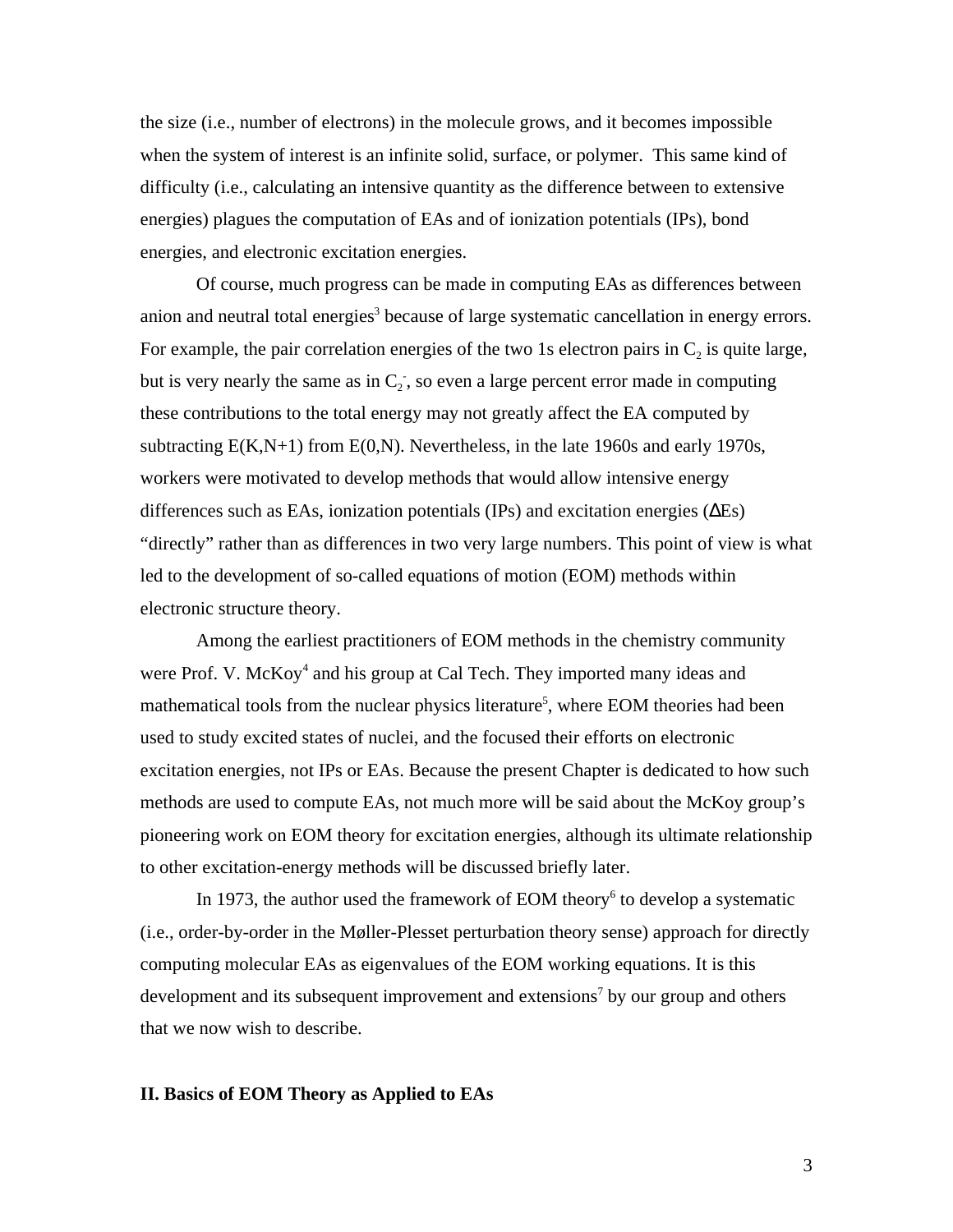#### **A. The EA Equations of Motion**

The fundamental working equations of any EOM theory are derived by writing the Schrödinger equations for the neutral and anion states of interest and subtracting the two equations as a first step toward obtaining a single equation that will yield the EA. That is, the EOM theory produces the intensive energy difference directly as an eigenvalue of the working equation. As above, we use  $|0, N\rangle$  to denote the  $0<sup>th</sup>$  electronic state of the N-electron neutral and  $|K,N+1\rangle$  to denote the  $K<sup>th</sup>$  state of the N+1-electron anion and write the two Schrödinger equations as

$$
H |0,N\rangle = E(0,N) |0,N\rangle
$$
 (2a)

$$
H | K, N+1 \rangle = E(K, N+1) | K, N+1 \rangle. \tag{2b}
$$

Because  $|0, N\rangle$  and  $|0, N+1\rangle$  contain different numbers of electrons, it is convenient and most common in developing EOM theories of EAs to express the electronic Hamiltonian H in second-quantized form<sup>8</sup>:

$$
H = i_{i,j} h(i,j) i^{+} j + 1/2 \quad i_{j,k,l} < i,j \mid k,l > i^{-} j^{-} 1 k \tag{3}
$$

where  $h(i,j)$  represents a matrix element of the one-electron operators within the orthonormal molecular spin-orbital basis  $\{\,j\},\langle i,j \mid k,l\rangle$  is a matrix element of the twoelectron operators, and the set of Fermion creation operators  $\{i^+\}$  create an electron in the  $\{\cdot\}$  spin-orbitials, whereas the  $\{i\}$  operators destroy such an electron. Writing H in such a form allows us to use the same H in Eq. (2a) and Eq. (2b) even those these two Schrödinger equations relate to N and N+1 electrons, respectively.

The next step in developing an EOM equation is to assume that the anion state  $|K,N+1\rangle$  can be related to the neutral state  $|0,N\rangle$  through an operator  $Q^+(K)$ :

$$
|K, N+1\rangle = Q^+(K) |0,N\rangle. \tag{4}
$$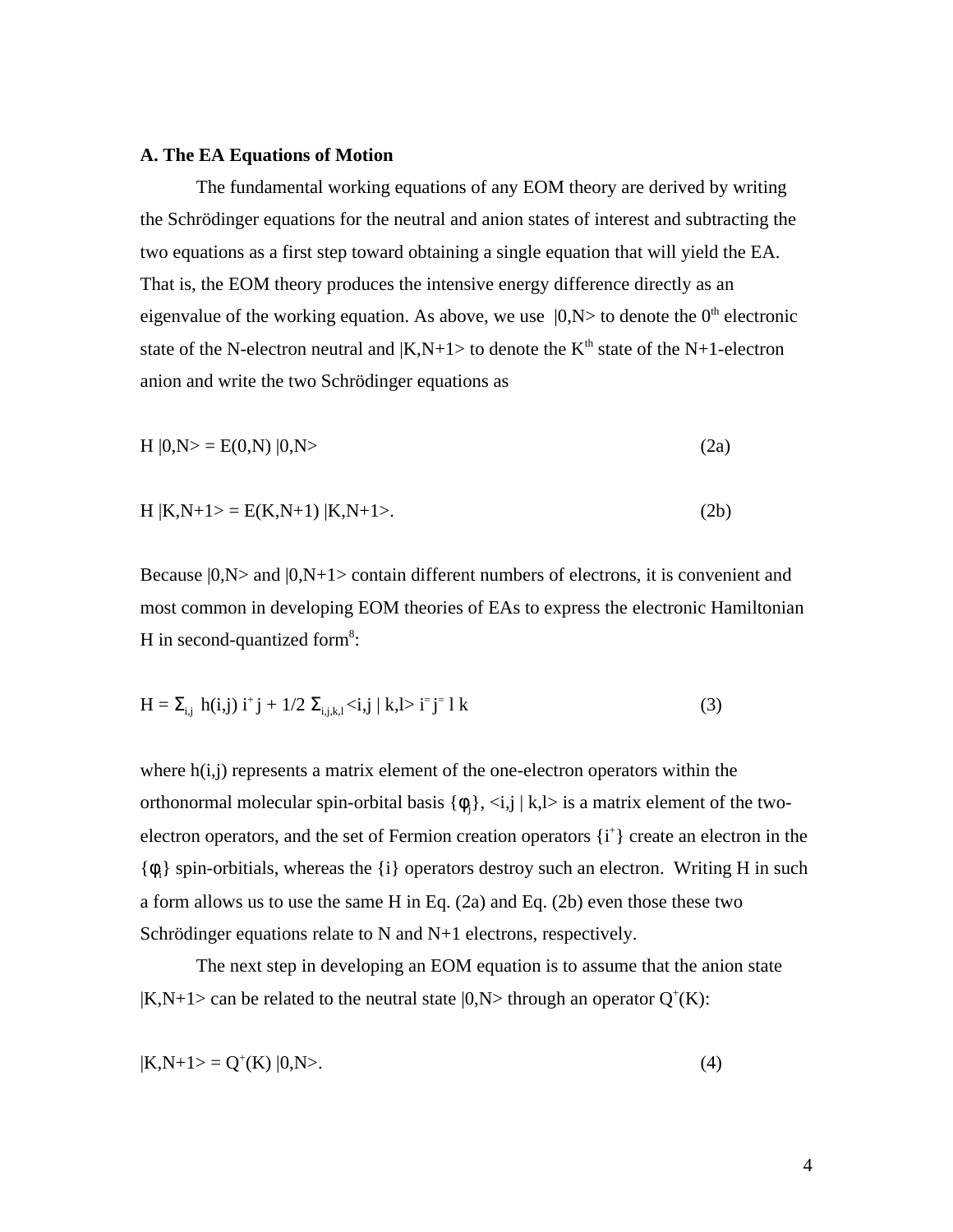For the EA case at hand, the operator  $Q^+(K)$  is usually written in terms of scalar coefficients  $t(K, l)$  multiplied by operators  $T<sup>+</sup>(l)$  each of which involves adding an electron

$$
Q^{+}(K) = {}_{1}t(K,1) T^{+}(1) . \tag{5}
$$

It has been shown<sup>9</sup> that a complete set of such  $T^{\dagger}(l)$  operators consists of the union of sets of operators  $\{p^+\}$  that add an electron to a spin-orbital p, operators  $\{p^+q^+a\}$  that add an electron to  $\beta$  and excite another electron from  $\alpha$  to  $\beta$  operators  $\{p^{\dagger}q^{\dagger}r^{\dagger}ab\}$  that add an electron to  $\sigma_p$  excite an electron from  $\sigma_a$  to  $\sigma_r$  and excite another electron from  $\sigma_b$  to  $\sigma_q$  as well as higher-level electron addition and excitation operators up to the highest-level operators that add an electron and induce N excitations. In labeling these operators, the indices a, b, c, d, etc. are used to denote spin-orbitals occupied in a so-called reference Slater determinant within  $|0, N\rangle$  and p, q, r, s, etc. are used to denote unoccupied spinorbitals. The reference determinant, which is what defines the concept of occupied and unoccupied spin-orbitals, is usually chosen to be the determinant |0> within

$$
|0,N\rangle = \sum_{J=0,M} C(0,J) |J\rangle \tag{6}
$$

with the largest amplitude  $C(0,0)$ , but it has been shown<sup>9</sup> that  $|0\rangle$  can actually be taken to be any determinant within  $|0, N\rangle$  that possesses non-zero amplitude.

Using Eq.  $(4)$  in Eqs.  $(2)$  and subtracting Eq.  $(2a)$  from  $(2b)$  gives a single equation whose eigenvalue gives the desired EA:

$$
(H Q+(K) – Q+(K) H) |0,N> = (E(K,N+1) – E(0,N)) Q+(K) |0,N> \tag{7a}
$$

or, in terms of the commutator  $[H,Q^+(K)]$ 

$$
[H, Q^{+}(K)] |0, N> = E Q^{+}(K) |0, N>, \qquad (7b)
$$

where the eigenvalue E is the negative of the EA. The key point is that one now has a single equation to be solved that produces the intensive EA as its eigenvalue.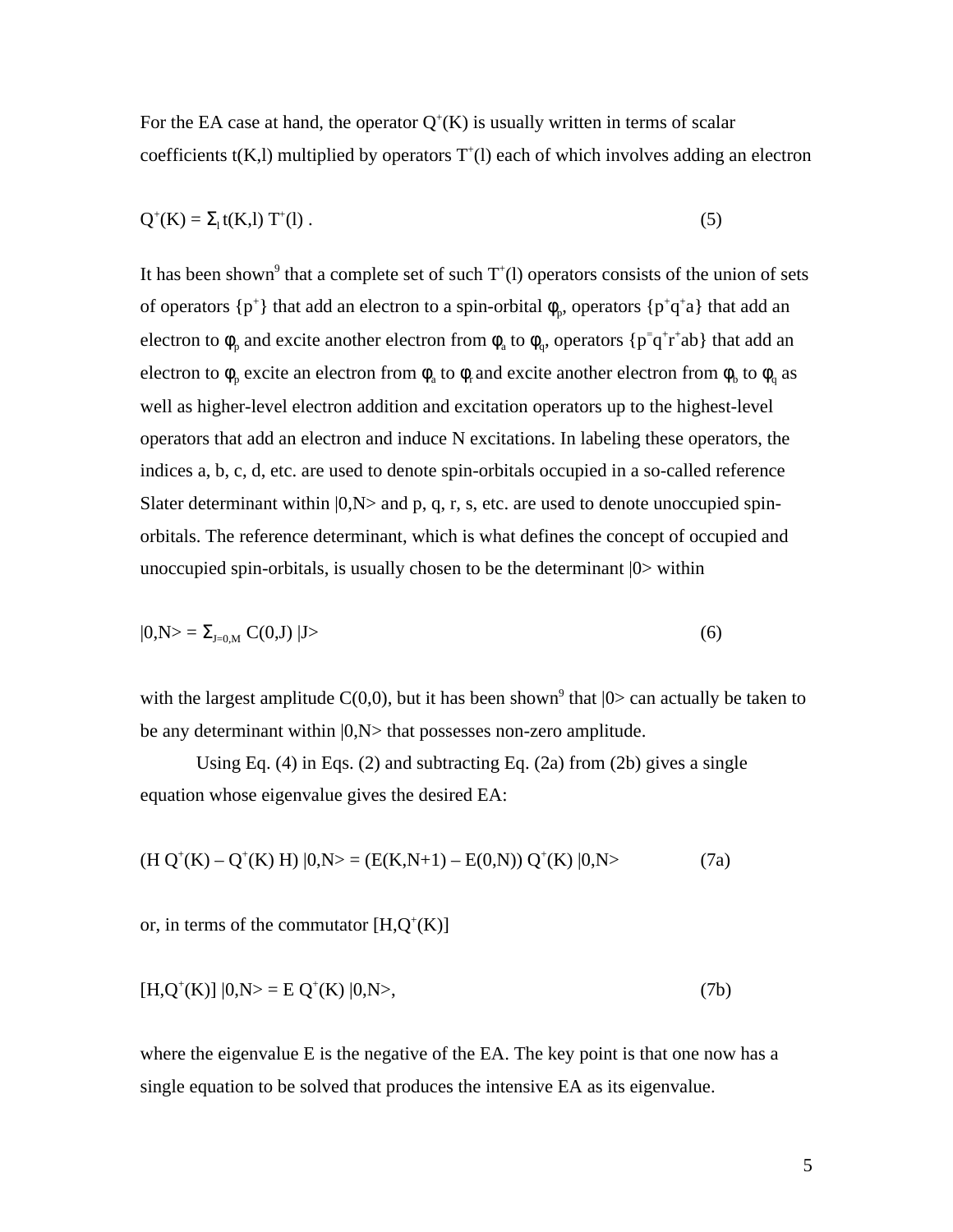To progress further toward practical implementation, specific choices must be made for how one is going to approximate the neutral-molecule wave function  $|0, N\rangle$  and at what level one is going to truncate the expansion of the operator  $Q^+(K)$  given in Eq. (5). It is also conventional to reduce Eq. (7) to a matrix eigenvalue equation by projecting this equation onto an appropriately chosen space of  $N+1$ -electron functions. Let us first deal with the latter issue.

Once the number of  $T^{\dagger}$ (1) operators used to construct  $Q^{\dagger}$ (K) has been chosen (we discuss this choice later), the total number  $l^{max}$  of  $t(K, l)$  amplitudes has been determined. Multiplying Eq. (7) on the left by the adjoint  $T(j)$  of any one of the  $T^+$  operators, and then projecting the resultant equation against <0,N| gives one form of the working EOM EA equations:

$$
{}_{1}<0,N|T(j) [H,T^{+}(l)] |0,N> t(K,l) = E \quad {}_{1}<0,N|T(j)T^{+}(l) |0,N> t(K,l)
$$
 (8)

To make use of this equation, the <0,N| T(j)  $[H, T<sup>+</sup>(1)]$   $(0, N>$  and <0,N| T(j)T<sup>+</sup>(l)  $(0, N>$ matrices of dimension  $l^{max}$  x  $l^{max}$  must first be evaluated in terms of one-and two-electron integrals (appearing in H) and one-, two-, and higher-body density matrices (depending upon the level at which the  $\{T^{\dagger}(l)\}$  operator expansion is truncated). Subsequently, the EA values (i.e., for the various anion states, K) are computed as minus the eigenvalues E of Eq. (8).

#### **B. The Analogous Equations of Motion for Ionization Potentials**

Before proceeding further, it is useful to explore how this same framework has been used to compute molecular ionization potentials (IPs). It is fairly straightforward to show that an equation analogous to Eq. (7) but reading

$$
\langle 0, N | (H Q^+(K) - Q^+(K) H) = (E(0,N) - E(K,N-1)) \langle 0, N | Q^+(K) \rangle \tag{9}
$$

is valid if the operators  ${Q^+(K)}$  are as given in Eq. (5) but with the  ${T^+(l)}$  operators defined to include  $\{a^+, a^+b^+p, a^+b^+c^+q \}$ , etc.}. Of course, in Eq. (9), the operators within  $Q^+(K)$  act to the left on <0,N| to generate cationic states. As a result, neutral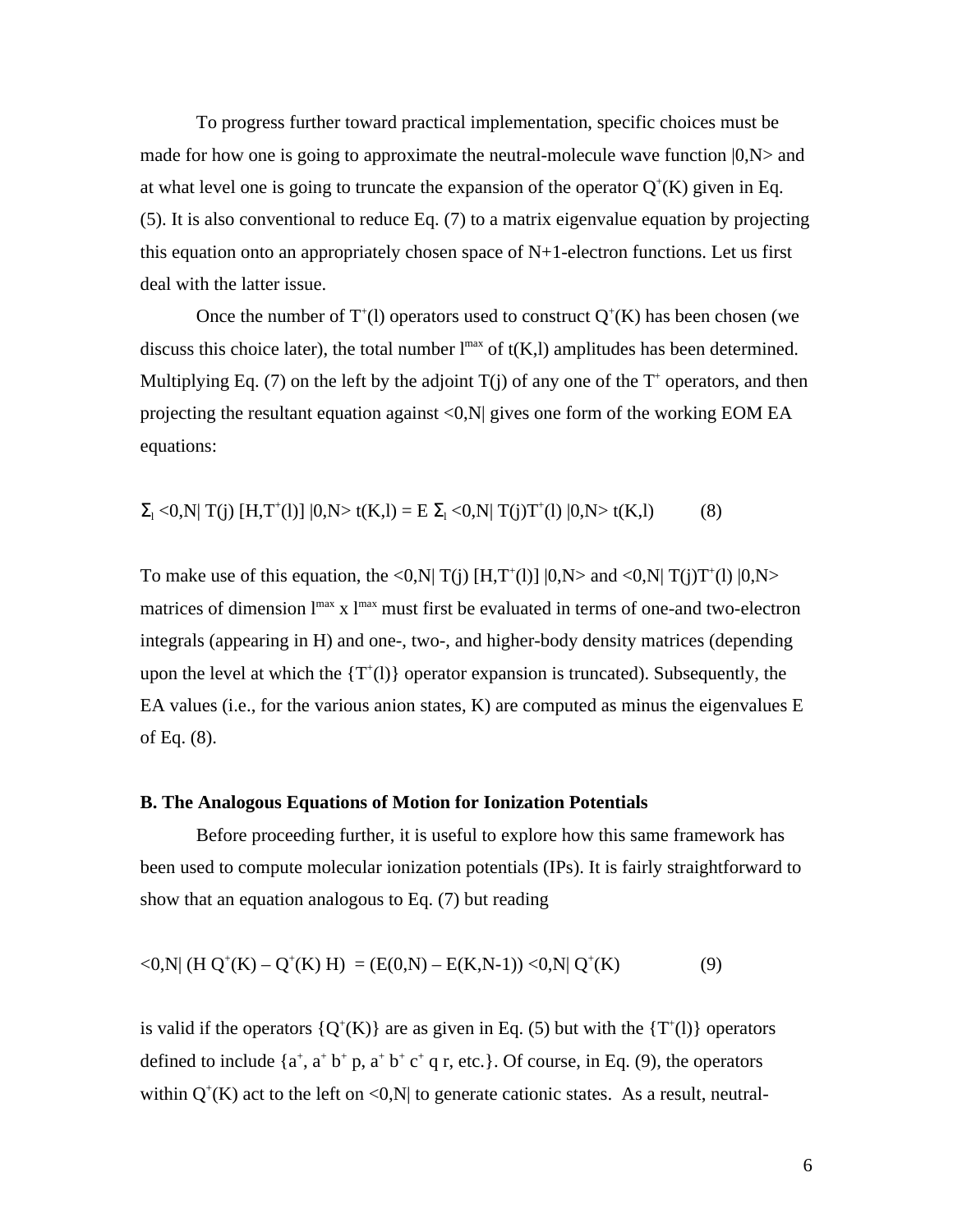cation energy differences appear in Eq. (9) and thus this offers a route to computing IPs. Multiplying this equation on the right by any one of the  $T(i)$  operators and then projecting against  $|0, N>$  gives

 $\mathcal{L}_1$  <0,N| [H,T<sup>+</sup>(l)] T(j)|0,N> t(K,l) = E  $\mathcal{L}_1$  <0,N| T<sup>+</sup>(l) T(j) |0,N> t(K,l) (10)

but now the eigenvalues E denote values of  $(E(0,N) - E(K,N-1))$ , which are the negatives of the IPs.

Thus far, we see that EOMs can be written that allow EAs or IPs to be computed. The fundamental constructs within these equations are as follows:

i. For the EA case, matrix elements  $\langle 0, N | T(j) | H, T^+(l) | 0, N \rangle$  involving the commutator of H with the  $T^{\dagger}$ (1) operators multiplied on the left by a  $T(j)$  operator, as well as an analogous overlap matrix element <0,N| T(j) T<sup>+</sup>(l)  $|0, N>$ ;

ii. for the IP case, matrix elements <0,N| [H,T<sup>+</sup>(1)] T(j)|0,N> of the same commutator but with the  $T(i)$  operator on the right, as well as the corresponding overlap matrix element  $\langle 0, N | T^{(1)}(I) T(j) | 0, N \rangle;$ 

iii. the neutral-molecule wave function  $|0, N\rangle$  with respect to which the EA or IP is to be evaluated.

### **C. The Rank of the Operators**

It is now useful to analyze the density matrix elements<sup>10</sup> that enter into these equations. Each of the  $T^+(j)$  operators contains an odd number of creation or annihilation operators, and the Hamiltonian H contains two  $(i.e., i<sup>+</sup>j)$  or four  $(i.e., i<sup>+</sup>j<sup>+</sup>lk)$  such operators. It can be seen that the commutator  $[H, T<sup>+</sup>(1)]$  does not contain four plus the number of creation or annihilation operators as  $T<sup>+</sup>(1)$ , but two fewer. For example, the commutator  $[i^+j^+lk, p^+q^+a]$  does not yield any terms with four creation and three annihilation operators but only terms with three creation and two annihilation operators. We say that the act of forming the commutator (which is what causes the higher order operators to cancel) gives rise to a reduction in the rank of the operators. As a result, both the operator products  $T(j)$  [H,T<sup>+</sup>(1)] and [H,T<sup>+</sup>(1)]  $T(j)$ , which appear in the EA and IP equations of motion, respectively, contain terms only involving both creation and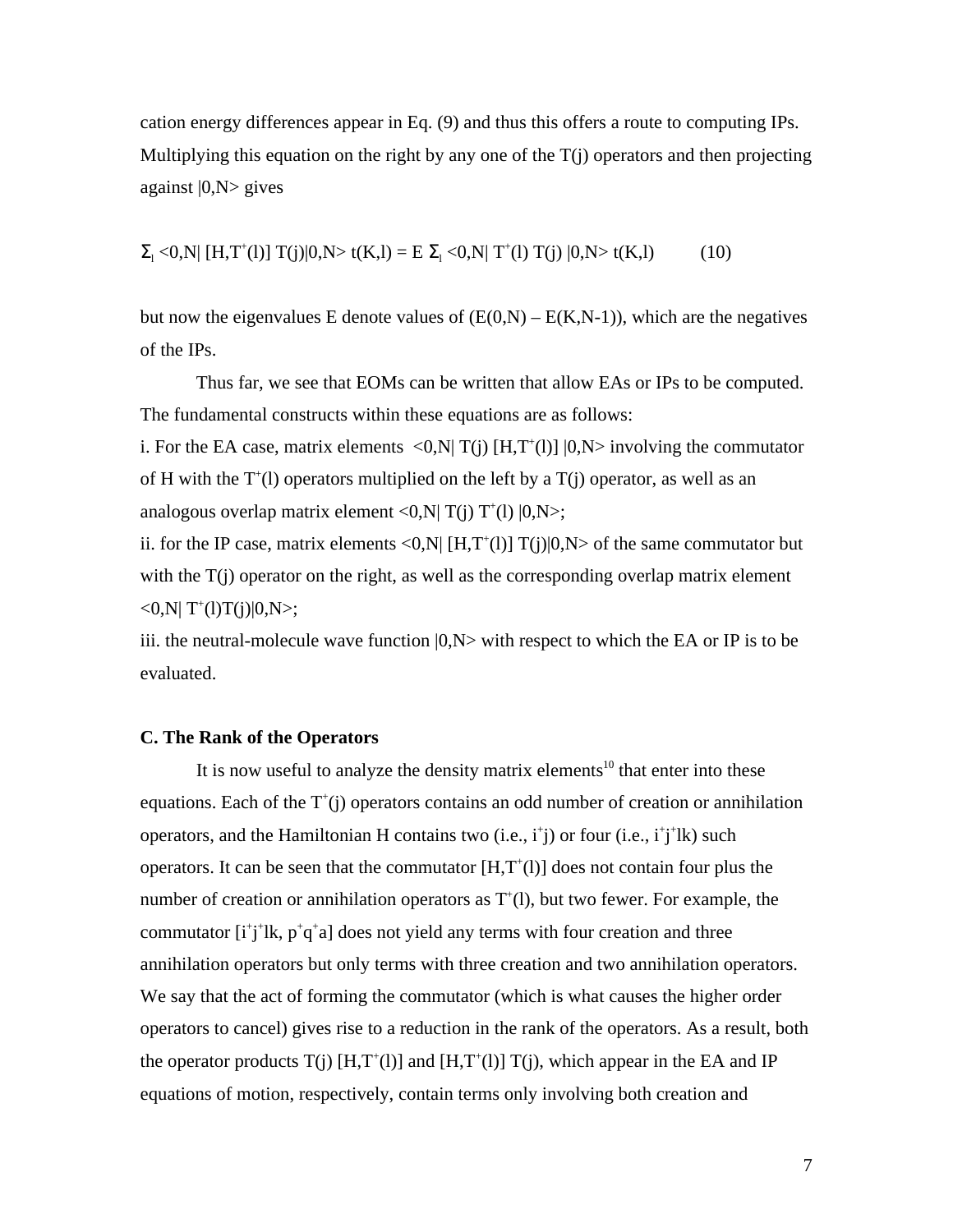annihilation operators equal to the number of creation operators in  $T^{\dagger}(l)$  plus one plus the number of creation operators in T(j). For example, if  $T<sup>+</sup>(1) = p<sup>+</sup>q<sup>+</sup>a$  and T(j) =  $b<sup>+</sup>rs$ , then  $T(j)$  [H,T<sup>+</sup>(1)] and [H,T<sup>+</sup>(1)] T(j) will contain terms with no more than four creation and four annihilation operators. This means that the density matrices needed to from  $\langle 0, N|T(j)$  [H,T<sup>+</sup>(l)]  $|0, N>$  and  $\langle 0, N|$ [H,T<sup>+</sup>(l)] T(j)|0,N> will be, at most, fourth order density matrices of the  $\langle 0,N|$  ...  $|0,N\rangle$  density.

### **D. Equations of Lower Rank for Both EAs and IPs**

Indeed, in the early years of using EOM methods $11$  to compute EAs and IPs, operator manifolds of the form {T<sup>+</sup> (l)} = {p<sup>+</sup> ; p<sup>+</sup> q + a, p<sup>+</sup> q+ r+ b a, etc.} or {T<sup>+</sup> (l)} = {a<sup>+</sup> , a<sup>+</sup>  $b^+$  p,  $a^+b^+c^+$  q r, etc.} were employed with Møller-Plesset approximations to  $|0, N \rangle$ (usually taken through first order) to form the kind of matrix elements appearing in Eqs. (8) and (10) and to then evaluate EAs and IPs from their eigenvalues E. However, it became more common to use a combination of the EA and IP EOMs formed by adding Eqs. (8) and (10), while expanding the  $\{T^+(l)\}$  operator manifold to include both  $\{p^+\}$ ;  $p^+q^+a$ ,  $p^+q^+r^+b$  a, etc.} and  $\{a^+, a^+b^+p, a^+b^+c^+q$  r, etc.}, to simultaneously compute both such energy differences.

To understand why such a combination has proven beneficial, it suffices to examine the form and rank of the operators whose  $\langle 0,N | ... | 0,N \rangle$  matrix elements must be evaluated

$$
_{1}<0,N|\;[H,T^{+}(l)]\;T(j)+T(j)\;[H,T^{+}(l)]\;|0,N> t(K,l)
$$

$$
= E_{1} < 0, N| T^{+}(1) T(j) + T(j) T^{+}(1) |0, N> t(K, l)
$$
\n(11)

Recall that the  $T^+(j)$  operators contain an odd number of creation or annihilation operators. Each of the products  $[H, T^*(1)] T(j)$ ,  $T(j) [H, T^*(1)]$ ,  $T^*(1) T(j)$ , and  $T(j) T^*(1)$ thus contain an even number of such operators. However, because of the fundamental anti-commutation properties of these operators

$$
\mathbf{i}^{\dagger}\mathbf{j} + \mathbf{j}\mathbf{i}^{\dagger} = \mathbf{i}_{\mathbf{j}} \tag{12a}
$$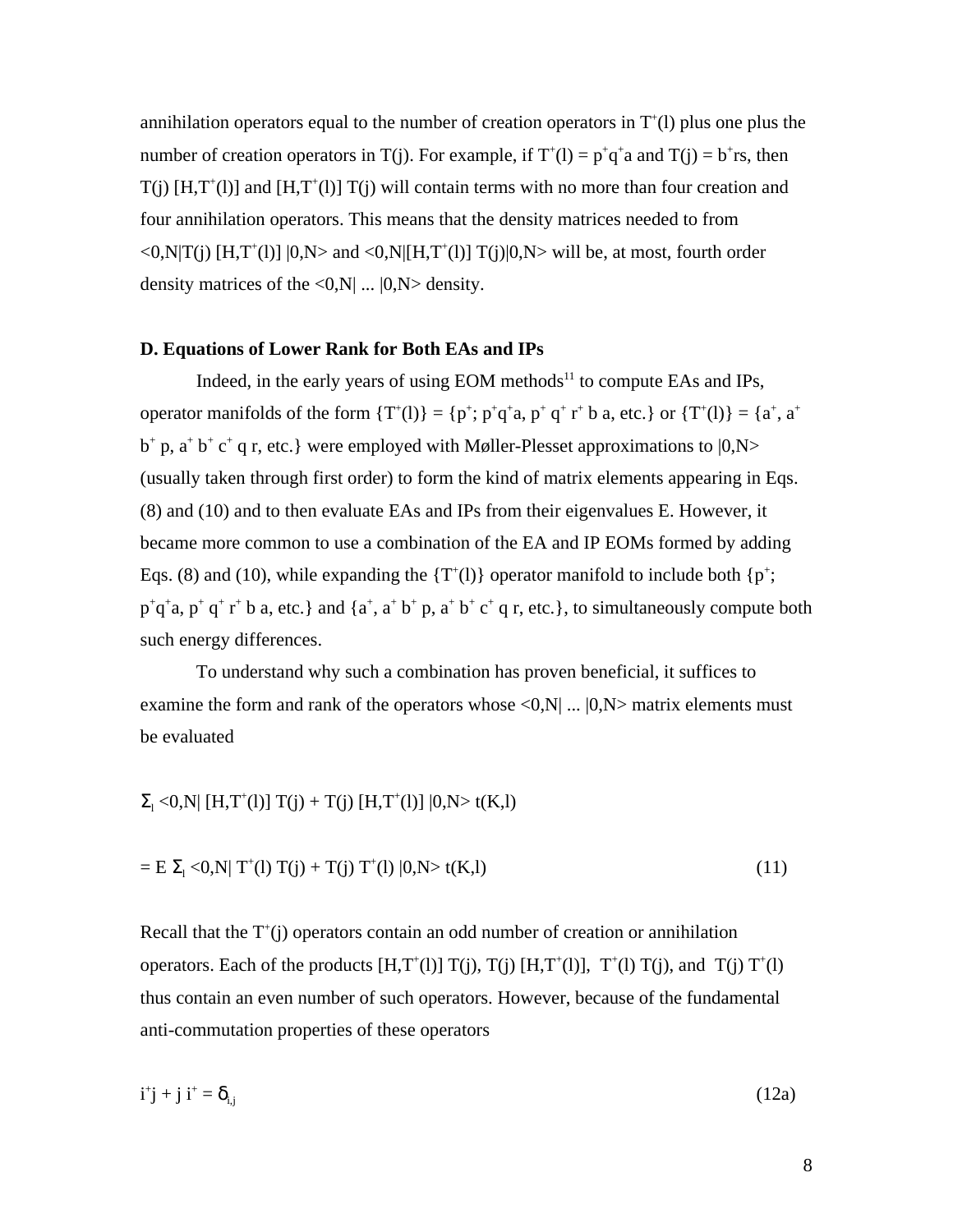$$
i j + j i = 0 \tag{12b}
$$

$$
i^+ j^+ + j^+ i^+ = 0 \tag{12c}
$$

it can easily be shown that the <u>operator combinations</u>  $T^{\dagger}(l) T(j) + T(j) T^{\dagger}(l)$  and  $[H, T^{\dagger}(l)]$  $T(j) + T(j)$  [H,T<sup>+</sup>(l)] contain one fewer creation and one fewer annihilation operator than does either of the two terms in the sums. So, by combining the EA and IP EOMs, one effects a rank reduction in the operators appearing in the equations although the dimensions of the matrices one needs to construct are doubled (because the  $\{T^+(l)\}$ ) operator manifold was doubled. The rank reduction is important because it means that the density matrices that need to be evaluated to compute the  $\langle 0,N | ... | 0,N \rangle$  matrix elements are of lower rank in Eq. (11) than in either Eq. (8) or Eq. (10). As we said, it has become more common to use the combined EA and IP Eq. (11) because lower-order density matrices are required.

## **E. Summary**

Thus far, we have seen how one can obtain eigenvalue equations in which the energy eigenvalues correspond to the intensive EAs (or IPs) by postulating that the anion (or cation) wave function can be related to the neutral-molecule wave function through an operator. We have also seen how the EA and IP equations of motion can be combined to generate a combined EOM from which both EAs and IPs can be obtained. The advantage to the latter approach is that the operators appearing in the resultant equations are of lower rank and thus lower-order density matrices must be evaluated to carry out the calculations. Let us now move on to address more specific embodiments of such EOM theories that result from different choices of the neutral-molecule wave function and of the operator connecting the neutral and anion wave functions.

## **III. Practical Implementations of EOM Theories for EAs**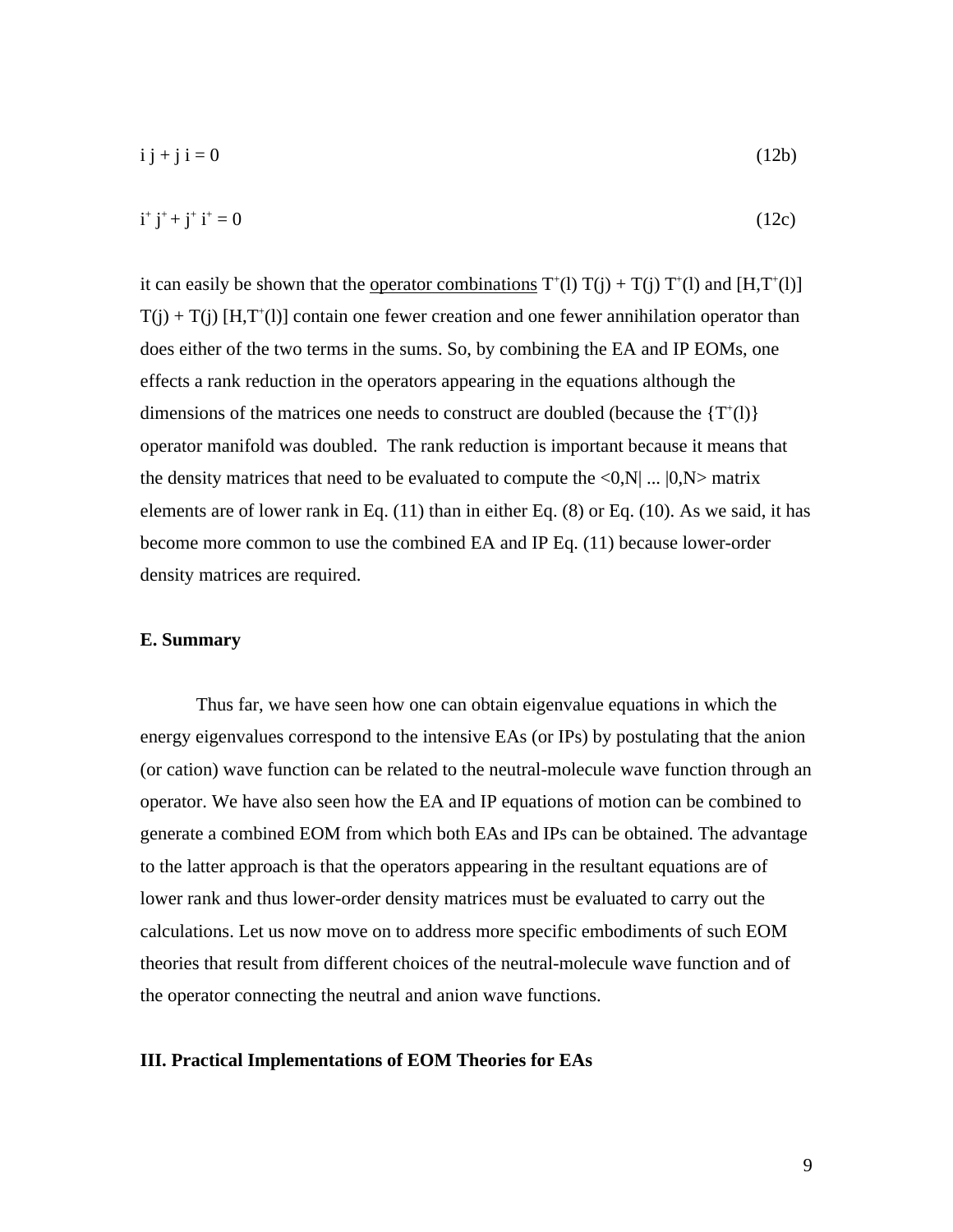The basic ideas underlying any EOM method for computing EAs or IPs appear above. However, in any specific embodiment of such a method, one must commit to i. a specific approximation to the neutral-molecule wave function  $|0, N \rangle$ , ii. a specific choice of how large an operator manifold  $\{T^*(l)\}$  to employ, and iii. how to solve the resultant EOM equations for the eigenvalues E that then produce the EAs or IPs. In the following subsections, we describe the most commonly used choices for these three issues.

### **A. The Møller-Plesset Based Approximations**

In the earliest implementation of EOM approaches to EAs, the author's group<sup>6,11</sup> chose to represent the |0,N> wave function in a Møller-Plesset (MP) expansion

$$
|0,N\rangle = \,^0 + \,^1 + \,^2 + \dots \tag{13}
$$

with the single-determinant unrestricted Hartree-Fock (HF) function being  $\degree$  and the corresponding neutral-molecule HF Hamiltonian being  $H^0$ . The operator manifold  $\{T^+(l)\}$ was taken to consist of  $\{p^{\dagger}; p^{\dagger}q^{\dagger}a\}$  and  $\{a^{\dagger}, a^{\dagger}b^{\dagger}p\}$ . This choice of operator manifold was shown to be capable of producing EAs and IPs that were precise through third order<sup>12</sup> in the MP perturbation.

The resultant variant of Eq. (11) was not solved by finding the eigenvalues of this equation whose dimension is the sum of the dimensions of the  $\{p^{\dagger}; p^{\dagger}q^{\dagger}a\}$  and  $\{a^{\dagger}, a^{\dagger}b^{\dagger}\}$  $p$ } operator manifolds. Rather, that large matrix eigenvalue problem was partitioned<sup>6</sup> using subspaces defined by the  $\{p^+, a^+\}$  operators as the primary subspace and the  $\{p^+q^+\}$ a,  $a^+ b^+ p$  operators as the secondary subspace. The partitioned eigenvalue problem

$$
{}_{j=a,p}H_{i,j}(E) X_j = E X_i
$$
\n(14)

whose dimension was that of the  $\{p^+, a^+\}$  operator space was used to find the eigenvalues E. When the elements of the partitioned matrices were evaluated through second order in the MP series, the following expression was obtained for the matrix elements  $H_{i,j}$ ;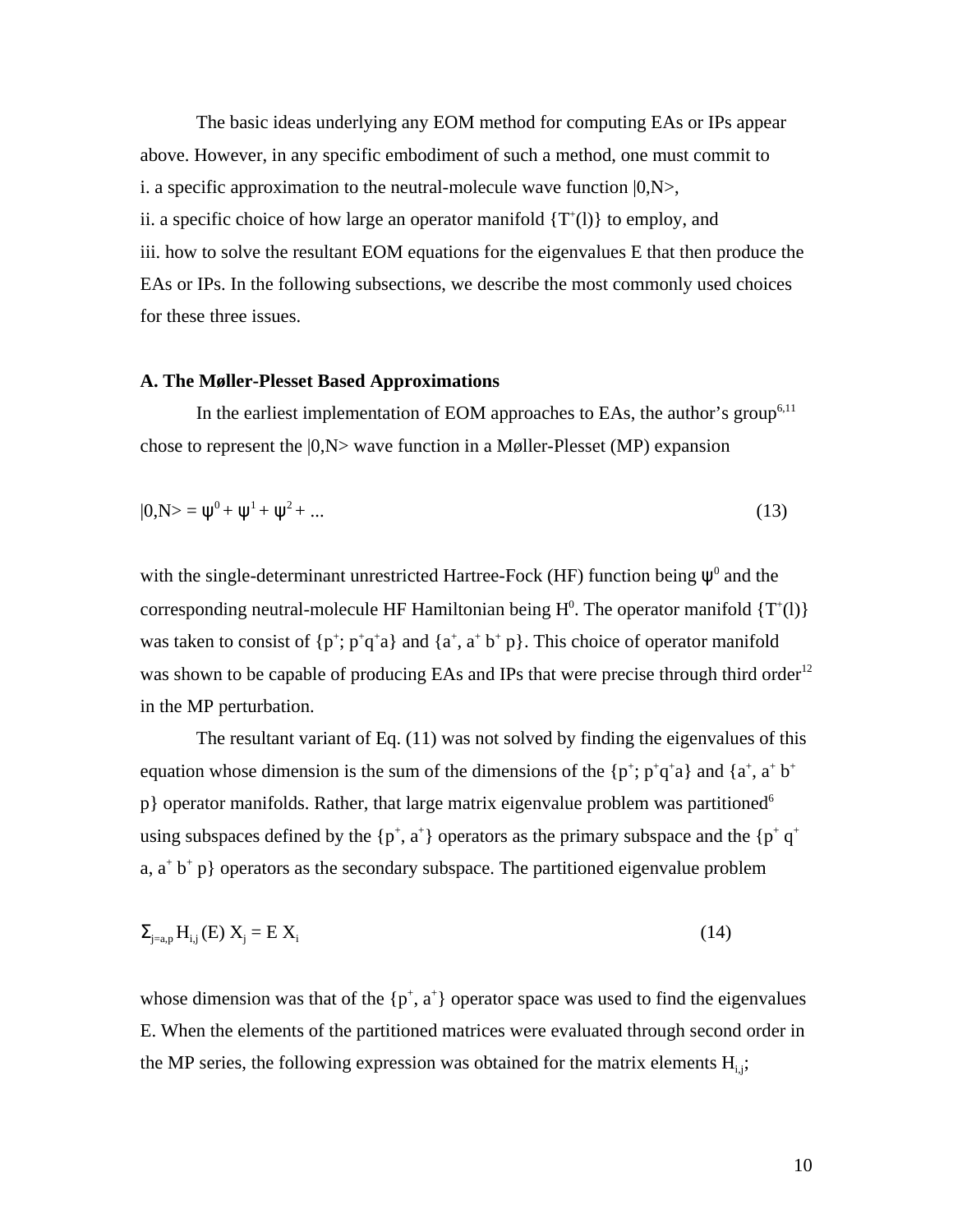$$
H_{i,j}(E) = \n\begin{cases}\n\text{i} & \text{if } j = p, q, a < i, a | p, q > < p, q | j, a > / (p + q - a - E)\n\end{cases}
$$
\n
$$
+ \n\begin{cases}\n\text{ii} & \text{if } p > i, p | a, b > < a, b | j, p > / (p + b - p - E)\n\end{cases}
$$
\n
$$
(15)
$$

The expression for  $H_{i,j}(E)$  valid through third order in the MP series is more complicated and is given in Eqs. (31)-(37) of ref. 6, which are reproduced for historical perspective in Fig. 1.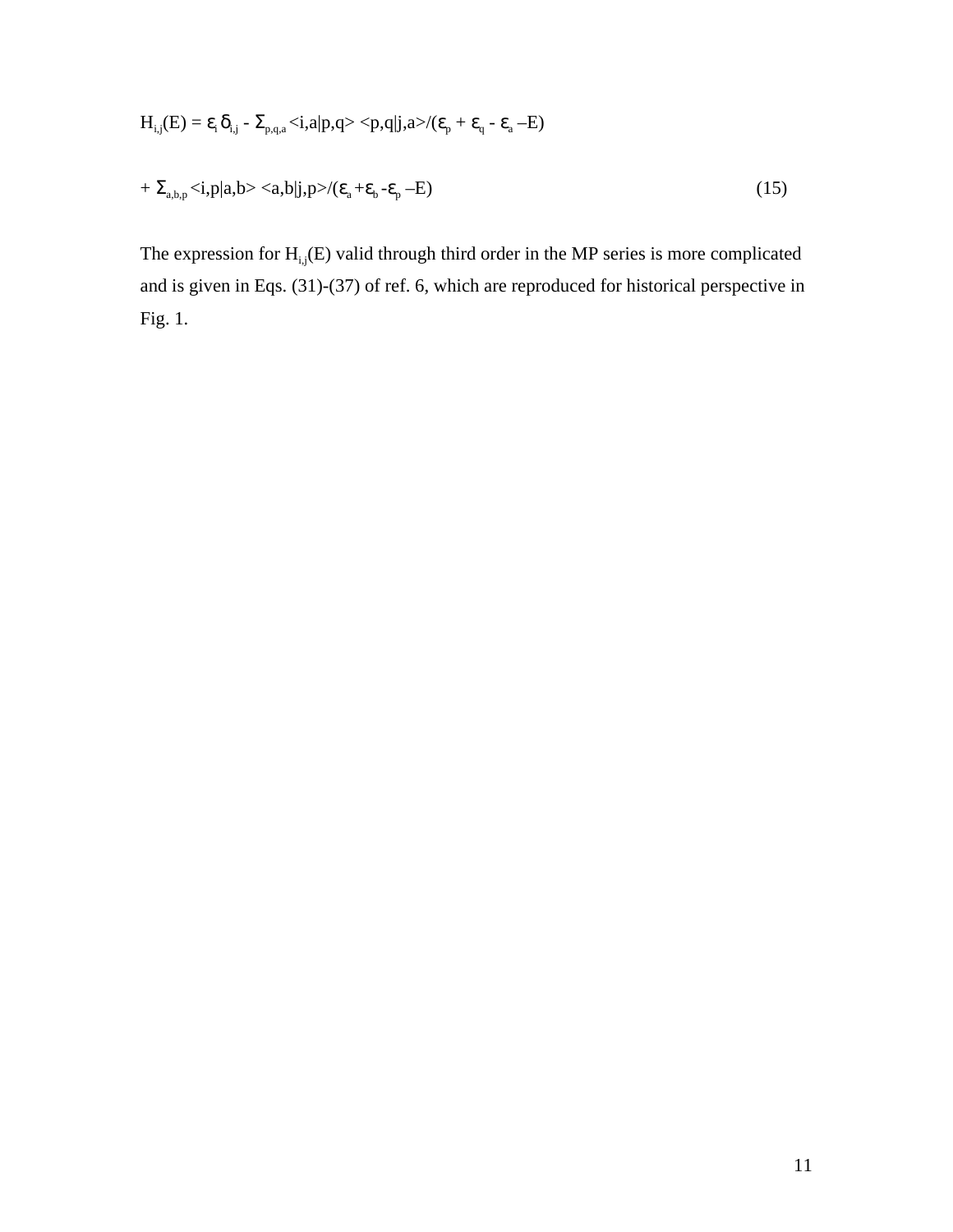$$
S_{n\alpha m, q\beta p} = \delta_{nq} \delta_{\alpha\beta} \delta_{mp}, \qquad (31a)
$$

$$
S_{\delta p\gamma,\alpha q\beta} = \delta_{\delta a} \delta_{p\bar{q}} \delta_{\gamma\beta}, \qquad (31b)
$$

$$
S_{\delta p \gamma, \eta \alpha m} = 0, \qquad (31c)
$$

$$
A_{ij} = \delta_{ij} \epsilon_i + \sum_{k,l} \langle ik \mid jl \rangle F_{kl}, \qquad (31d)
$$

$$
B_{i,\alpha\alpha\beta} = -\langle im \mid \alpha\beta \rangle - \frac{1}{2} \sum_{p,q} \langle im \mid pq \rangle K_{\alpha\beta}^{\beta\overline{q}},
$$
  
+ 
$$
\sum \left[ \langle i\gamma \mid p\alpha \rangle K_{\beta\overline{q}}^{\beta\overline{q}} - \langle i\gamma \mid p\beta \rangle K_{\beta\overline{q}}^{\beta\overline{q}\overline{p}} \right], \quad (31e)
$$

$$
B_{i,n\alpha m} = \langle i\alpha \mid mn \rangle + \frac{1}{2} \sum_{\gamma \bar{\beta}} \langle i\alpha \mid \delta \gamma \rangle K_{\bar{\theta} \gamma}^{mn} + \sum_{\gamma p} \left[ \langle i\dot{p} \mid \gamma n \rangle K_{\bar{\alpha} \gamma}^{m\bar{p}} - \langle i\dot{p} \mid \gamma m \rangle K_{\bar{\alpha} \gamma}^{m\bar{p}} \right], \quad (31f)
$$

$$
D_{new, \delta p \gamma} = 0, \qquad (31g)
$$

$$
D_{n\alpha m,\sigma\beta\mu} = \delta_{n\sigma}\delta_{\alpha\beta}\delta_{m\rho}E_{\alpha}^{m\sigma},\tag{31b}
$$

and

$$
D_{\delta p\gamma,\alpha q\beta} = -\delta_{\delta\alpha}\delta_{pq}\delta_{\gamma\beta}E_{\delta\gamma}P,\qquad(31i)
$$

where

$$
F_{\mathbf{h}} = \sum_{\alpha < \beta, p} \left[ K_{\alpha\beta}^{p\mathbf{h}} K_{\alpha\beta}^{p\mathbf{h}} + K_{\alpha\beta}^{k} {p\mathbf{h}} K_{\alpha\beta}^{l\mathbf{h}} \right]
$$

$$
- \sum_{p < q, q} \left[ K_{\alpha\mathbf{h}}^{pq} K_{\alpha\mathbf{h}}^{pq} + K_{l\alpha}^{pq} K_{k\alpha}^{pq} \right], \quad (32)
$$

$$
K_{\alpha\beta}^{p\overline{q}} = K_{\alpha\beta}^{pq} - K_{\alpha\beta}^{qp}, \quad (33a)
$$

$$
K_{\overline{\alpha}\overline{\beta}}{}^{\rho g} = K_{\alpha\beta}{}^{\rho q} - K_{\beta\alpha}{}^{\rho q},\tag{33b}
$$

$$
K_{\alpha\beta}^{\ \overline{pq}} = K_{\alpha\beta}^{pq} - K_{\alpha\beta}^{qp} - K_{\beta\alpha}^{pq} + K_{\beta\alpha}^{qp}, \qquad (33c)
$$

$$
E_{\alpha}^{mn} = \epsilon_m + \epsilon_n - \epsilon_{\alpha} - \langle \alpha m \mid \alpha m \rangle - \langle \alpha n \mid \alpha n \rangle + \langle m n \mid mn \rangle,
$$

 $(34)$ 

$$
H(\Delta E_{\lambda}^{N})X(\lambda) = \Delta E_{\lambda}^{N}X(\lambda), \qquad (36)
$$

where the matrix elements of  $H_{ij}(\Delta E_k^N)$  are compactly<br>written, in terms of Hartree-Fock information only, as

$$
H_{ij}(\Delta E_{\lambda}^{N}) = A_{ij} + \sum_{\alpha \leq \beta, m} \frac{B_{i, \alpha m \beta} B_{j, \alpha m \beta}^{*}}{E_{\alpha \beta}^{*} + \Delta E_{\lambda}^{N}}
$$

$$
- \sum_{N+1 \leq n, \alpha} \frac{B_{i, n \alpha N+1} B_{j, n \alpha N+1}^{*}}{E_{\alpha}^{N+1} - \Delta E_{\lambda}^{N}}
$$

$$
- \sum_{N+1 \leq m \leq n, \alpha} \frac{B_{i, n \alpha m} B_{j, n \alpha m}^{*}}{E_{\alpha}^{* n} - \Delta E_{\lambda}^{N}}. (37)
$$

Figure 1. Working equations of third-order (in Møller-Plesset perturbation theory) equations of motion of ref. 6.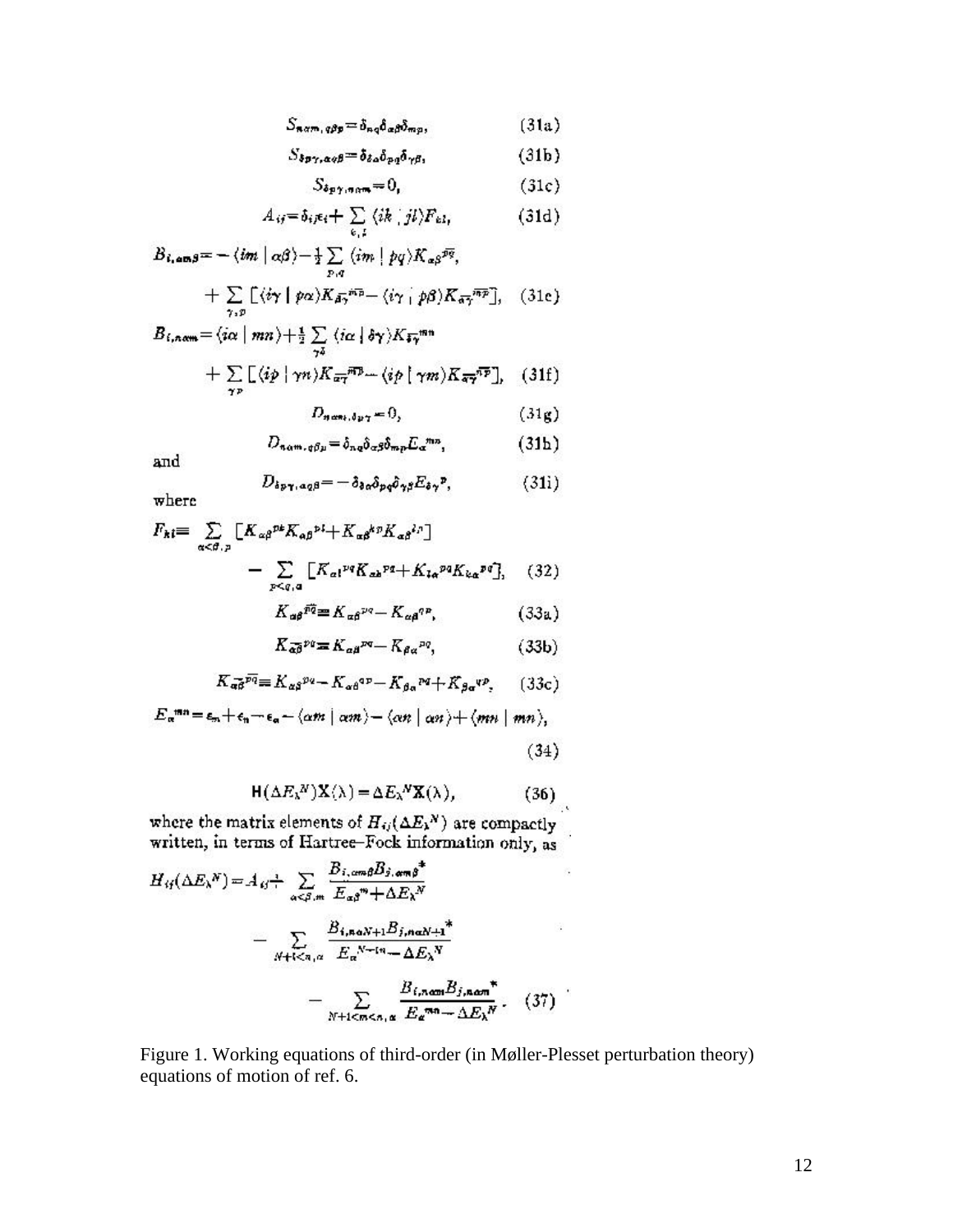These third-order equations have been used in many applications in which molecular EAs have been computed for a wide variety of species as illustrated in refs. 11. Clearly, all of the quantities needed to form the second- or third- order EOM matrix elements  $H_{i,k}$  are ultimately expressed in terms of the orbital energies  $\{k\}$  and two-electron integrals  $\langle i, k \rangle$  l,  $h$  evaluated in the basis of the Hartree-Fock orbitals that form the starting point of the Møller-Plesset theory. However, as with most electronic structure theories, much effort has been devoted to recasting the working EOM equations in a manner that involves the atomic-orbital two-electron integrals rather than the molecular-orbital based integrals. Because such technical matters are beyond the scope of this work, we will not delve into them further.

# **B. Relationship to Greens Functions/Propagators**

It turns out that in the early 1970s, several groups had taken a different approach to the evaluation of atomic and molecular electronic energy differences using what were called Greens functions (GF) or propagators. Linderberg and Öhrn pioneered<sup>13</sup> the use of such methods in quantum chemistry, while Cederbaum and co-workers $14$ , Reinhardt and Doll<sup>15</sup>, Taylor, Yaris, and co-workers<sup>16</sup> and Pickup and Goscinski<sup>17</sup> were among the first to apply the methods using an ab initio approach. Purvis and  $\ddot{\text{O}}$ hrn<sup>18</sup> soon thereafter expanded the range of the theory to include open-shell systems.

These theories were derived from consideration of the following time-dependent matrix elements:

$$
G_{j,k}(t) = (1/i\hbar)
$$
 (t) <0,N| exp(iHt/\hbar) j<sup>+</sup> exp(-iHt/\hbar) k |0,N>

$$
+ (1/i\hbar) \quad (-t) < 0, N| k \exp(iHt/\hbar) j^+ \exp(-iHt/\hbar) |0, N> . \tag{16}
$$

Here, (t) is the Heaviside step function, which equals unity when t is positive and zero when t is negative,  $j^+$  and k are the same creation and annihilation operators discussed earlier, and  $|0, N>$  is the neutral-molecule reference wave function. Introducing complete sets of N-1 and N+1 electron Hamiltonian eigenfunctions into the first and second terms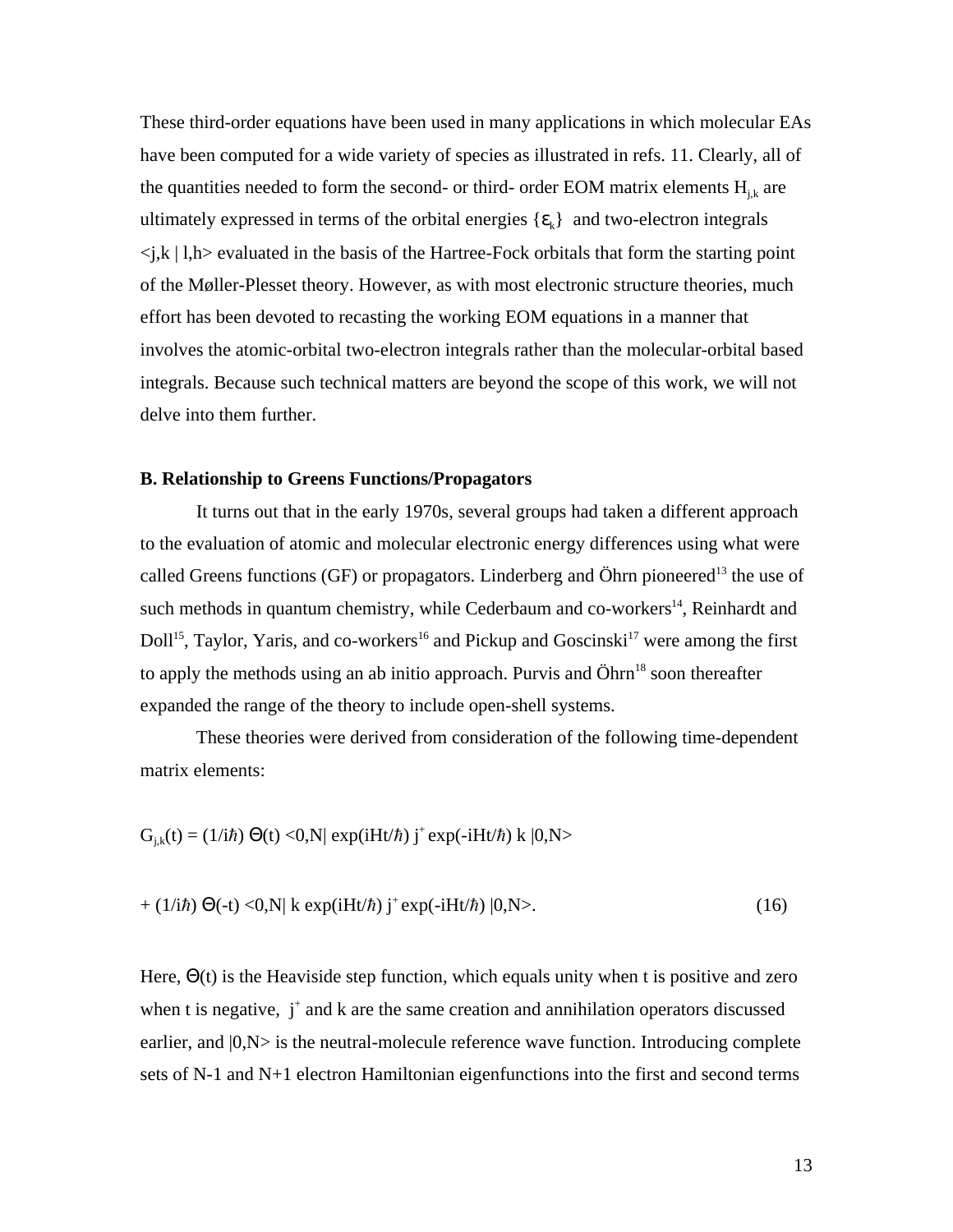in Eq. (16), one observes time dependences varying as  $exp(i[E(0,N) - E(K,N-1)]t/\hbar)$  and  $exp(i[E(K,N+1) - E(0,N)]t/\hbar)$ , respectively.

Taking the time derivative of Eq. (16), one obtains expressions involving commutators of the form  $[H, j^+]$  k and k  $[H, j^+]$  just as one finds in Eq. (11). By analyzing the resulting time-derivative equations, workers in this field were able to obtain equations that such  $G_{ik}(t)$  matrix elements obey (n.b., these were called the equations of motion for these quantities). The workers named above were able to express the resulting equations in terms of one-and two-electron integrals and corresponding density matrices much as the author had done within the EOM framework. In fact, it turns out that the final working equations of the so-called one-electron Greens function or electron propagator defined in Eq. (16), when Fourier transformed from the time to the energy domain, were exactly the same as the EOM equations given above (i.e., Eq. (15) and those shown in Fig. 1).

Especially in recent years, much of the work aimed at calculating EAs and IPs using these direct-calculation EOM and GF methods has been performed within the notation of Greens functions and has been carried out by Vince Ortiz's group<sup>19</sup> as well as by the Cederbaum group. To further illustrate the impact that such advances have had within the quantum chemistry community, we note that the Ortiz group has implemented various (i.e., Møller-Plesset and other) variants of these theories within the highly successful Gaussian<sup>20</sup> suite of computer codes as a result of which many workers worldwide now employ EOM-type methods to evaluate EAs and IPs.

## **C. The Natural Orbital or Extended Koopmans' Theorem Approach**

In the mid 1970s, R. G. Parr and co-workers<sup>21</sup> and, independently, D. Smith and co-workers<sup>22</sup> proposed to use an equation such as Eq.(10) for computing IPs and they referred to these methods as natural orbital or extended Koopmans' theorem theories. Subsequently, E. Andersen and the author analyzed<sup>23</sup> the working equations of this approach through second and third order in the MP series and noted differences between them and the Greens function and equivalent EOM theories computed through these same orders. Of course, based on the discussion of Sec. II. D, these differences relate to the ranks of the operators appearing in the working equations and are not surprising. More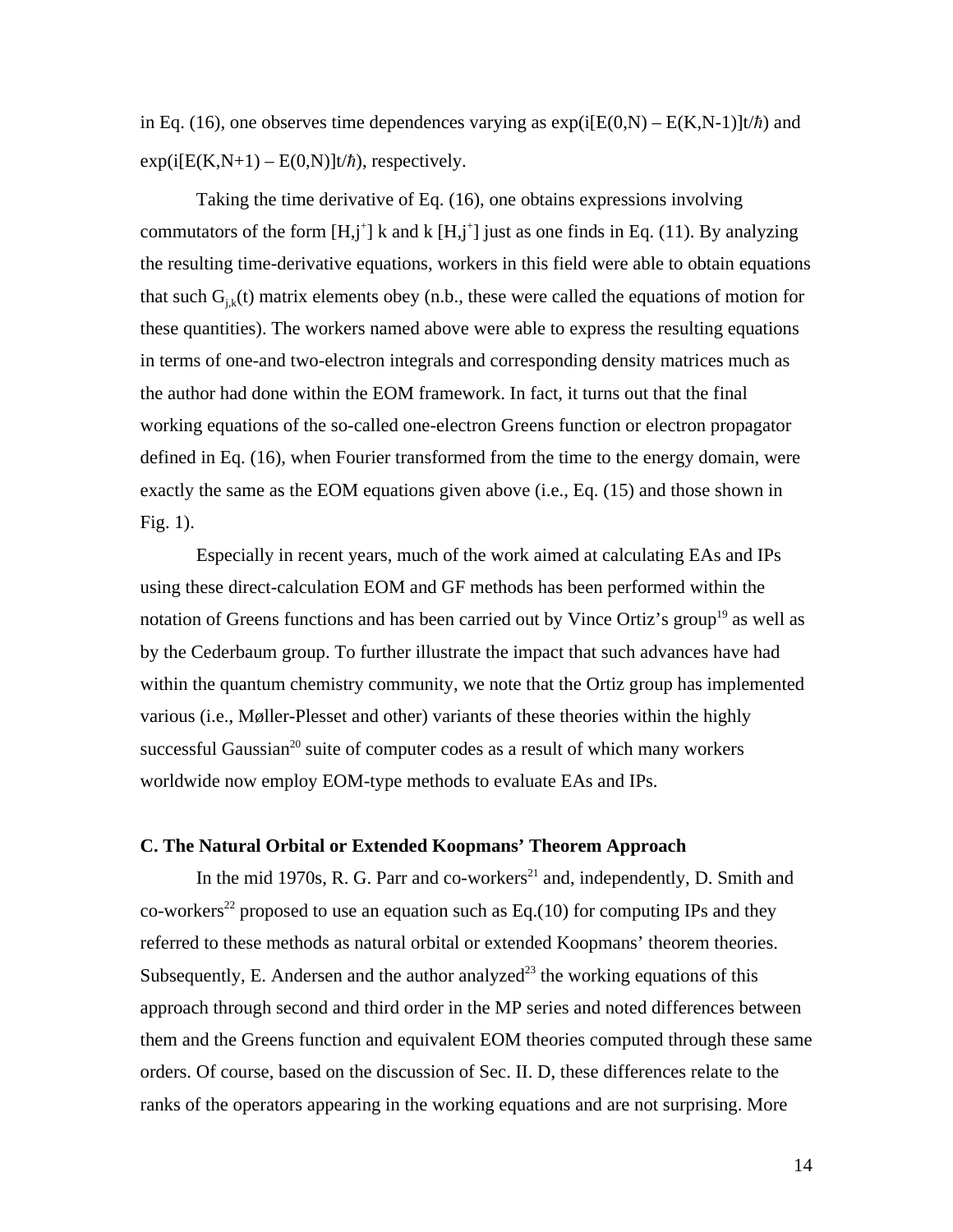recently, Cioslowski and co-workers<sup>24</sup> have shown that these extended Koopmans' theorem approaches indeed offer a very efficient and reasonably accurate route to computing IPs or EAs, so it is likely that these methods will continue to develop.

## **D. Multi-configuration Based Approximations**

Following on the proof by R. Manne that the operator spaces  $\{T^*(l)\} = \{p^+; p^+q^+a,$  $p^+ q^+ r^+ b$  a, etc.} and  $\{T^+(l)\} = \{a^+, a^+ b^+ p, a^+ b^+ c^+ q$  r, etc.} can be used (i.e., is capable of forming complete sets of ion states) even when no single determinant forms a dominant component of the neutral-molecule wave function  $|0, N \rangle$ , the author's group extended the combined EA and IP EOM theory to the case in which  $|0, N>$  is of an arbitrary multi-configuration self-consistent field ( $MC-SCF$ ) form<sup>25</sup> and the ionization operator manifold  $\{T^*(l)\}\$ included operators of the form  $\{p^+; p^+q^+a\}$  and  $\{a^+, a^+b^+p\}.$ The resultant working equations were written as in Eq. (14), with the  $H_{i,k}$  matrix elements given in Eqs. (18) of ref. 25, which we do not reproduce here because of their complexity. The primary additional difficulty involved in implementing these multiconfiguration-based equations is the fact that three-electron density matrices  $\langle 0, N | i^+ j^+ k^+ \rangle$ l h n  $|0,N\rangle$  taken with respect to the MC-SCF wave function  $|0,N\rangle$  are involved. These density matrices arise when the commutators [H,  $p^+q^+a$ ] and [H,  $a^+b^+p$ ] are evaluated.

# **E. Coupled-Cluster Based EOM**

The use of coupled-cluster (CC) wave functions within EOM theory for excitation energies, IPs, and EAs has been developed<sup>26,27</sup> upon slightly different lines than outlined in Sec. II. The CC wave function ansatz for  $|0, N>$  is written as usual in terms of an exponential operator acting on a single-determinant (e.g., unrestricted HF) "reference function"  $|0\rangle$ 

$$
|0, N\rangle = \exp(T) |0\rangle. \tag{17}
$$

The so-called cluster operator T is expressed in terms of spin-orbital excitation operators of the form  $\{T_1\} = \{p^+a\}$ ,  $\{T_2\} = \{p^+q^+b\ a\}$ ,  $\{T_4\} = \{p^+q^+r^+c\ b\ a\}$ , etc. with  $T_k$  relating

15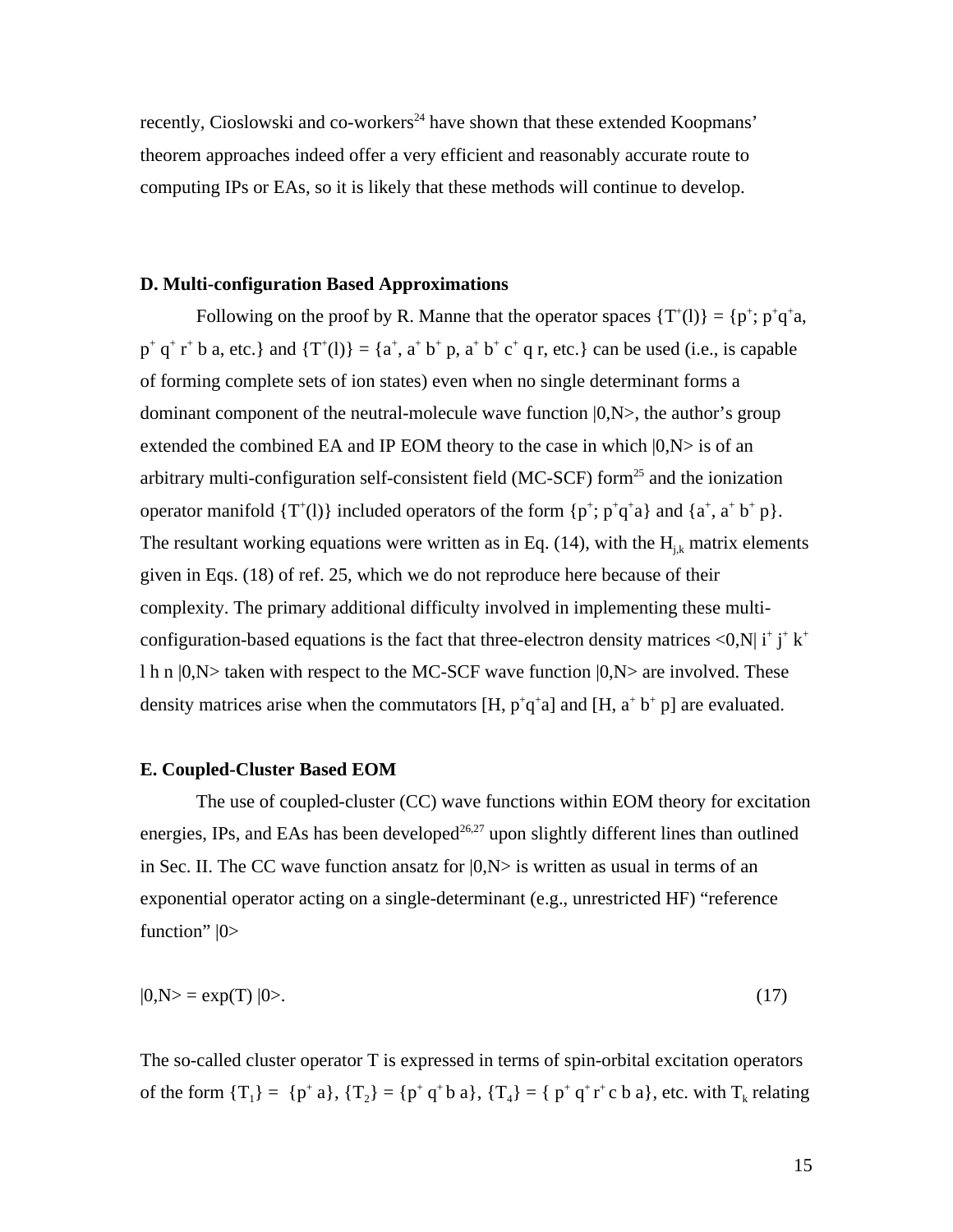to the excitation of k electrons from occupied spin-orbitals (a, b, c. etc.) to virtual spinorbitals (p, q, r, etc.). Prior to forming any EA EOM, the neutral-molecule CC equations need to be solved for the amplitudes  $\{t_n\}$  that multiply the  $\{T_n\}$  operators to form the CC T operator. For completeness, recall that the CC equations are formed by manipulating the Schrödinger equation

$$
H \exp(T) |0\rangle = E \exp(T) |0\rangle \tag{18}
$$

to read

$$
\exp(-T) H \exp(T) |0\rangle = E |0\rangle \tag{19}
$$

and subsequently projecting this equation against functions  $\{\langle 0|T_{n}^{+}\}\)$ . Because the T operator contains only creation operators for unoccupied spin-orbitals and annihilation operators for occupied spin-orbitals, it turns out that the commutator expansion

 $exp(-T) H exp(T) = H - [T,H] + 1/2 [T, [T,H]] - 1/3! [T, [T, [T,H]]]$ 

$$
+1/4!\,[T,[T,[T,[T,H]]]]\tag{20}
$$

exactly truncates at the fourth order term. So, the final working equations of CC theory can be written as

$$
<0|\ T_n^+\left\{H - [T,H] + 1/2\ [T,\,[T,H]] - 1/3!\ [T,\,[T,\,[T,H]]]\right\}
$$

$$
+1/4!\,[T,[T,[T,[T,H]]]]\,|0\rangle = 0.\tag{21}
$$

Once the CC amplitides  $\{t_n\}$  are determined by solving these quartic equations, the CC energy is computed as

$$
\langle 0| H - [T,H] + 1/2 [T, [T,H]] - 1/3! [T, [T, [T,H]]]
$$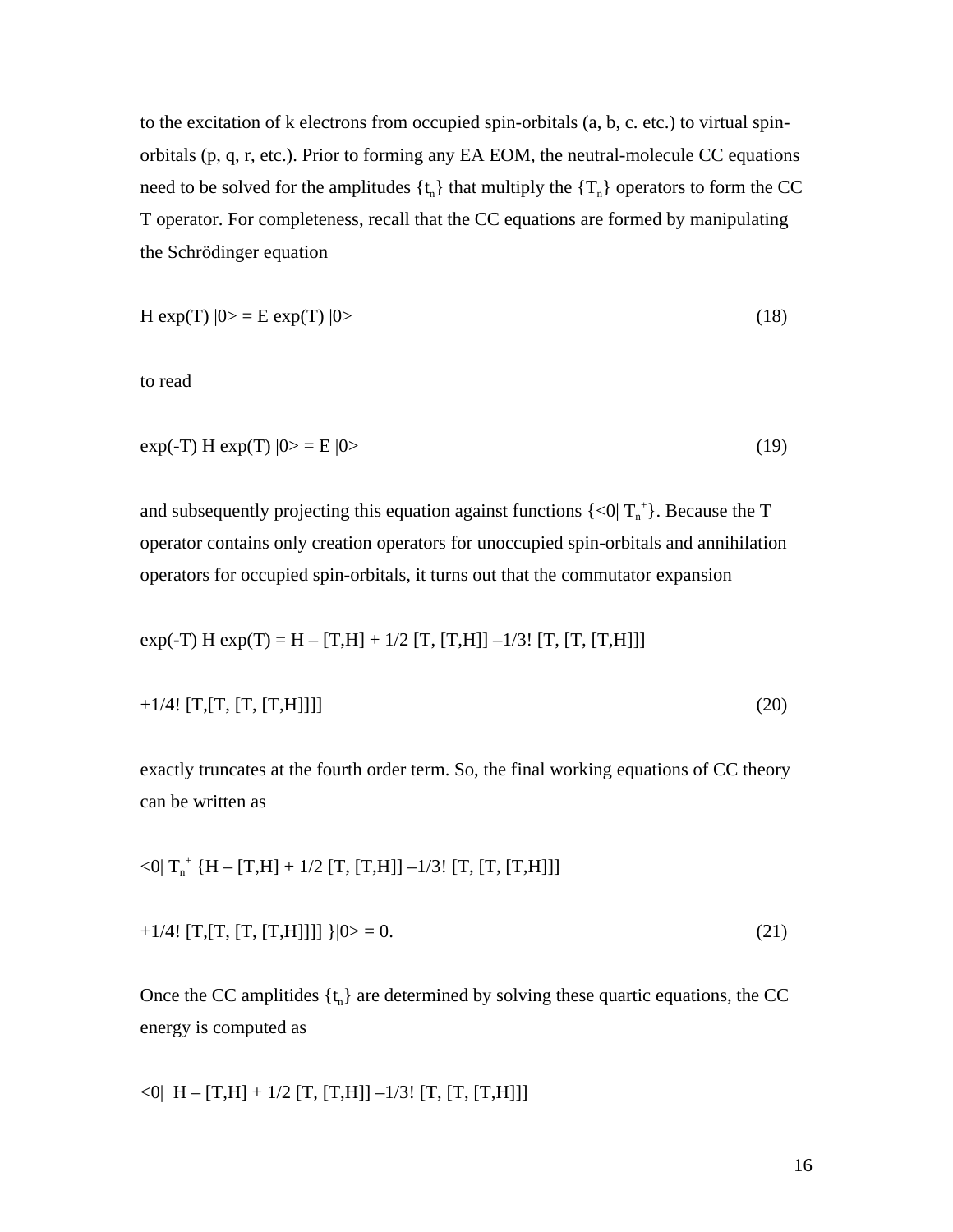$$
+1/4!\left[T, \left[T, \left[T, \left[T, H\right]\right]\right]\right]|0> = E.
$$
\n(22)

The operator  $Q^+(K)$  that maps  $|0, N>$  into an anion or cation state is expressed as in Eq. (5) with the  $\{T^+(l)\}$  operators including  $\{T^+(l)\} = \{p^+; p^+q^+a, p^+q^+r^+b a, \text{etc.}\}$  when EAs are to be computed. The basic EOM analogous to Eq. (7b) is then written as

$$
[H, Q^{+}(K)] \exp(T) |0\rangle = E Q^{+}(K) \exp(T) |0\rangle. \tag{23}
$$

Multiplying on the left by  $exp(-T)$  and realizing that T and  $Q^+(K)$  commute reduces this equation to

$$
[H', Q^+(K)] |0\rangle = E Q^+(K) |0\rangle
$$
\n(24)

where

$$
H' = exp(-T) H exp(T),
$$
\n(25)

which can be expanded as in Eq. (20) to involve at most quartic terms in the  $\{t_n\}$ amplitudes. Then, multiplying on the left by  $\langle 0|T(i)$  reduces the EOM equations to their final working form

 $_{1}$  <0| T(j) [{H – [T,H] + 1/2 [T, [T,H]] –1/3! [T, [T, [T,H]]]

$$
+1/4!\left[T, \left[T, \left[T, \left[T, H\right]\right]\right]\right] \right\}, T^{+}(1) \left|0>t(K, l) = E_{-1} < 0 \right| T(j) T^{+}(l) \left|0>t(K, l). \right.\n \tag{26}
$$

This set of matrix eigenvalue equations are then solved to obtain E which gives the EA. Such so-called electron-attached equations of motion (EA-EOM) approaches have proven highly successful<sup>27</sup> in computing EAs of a wide range of atoms and molecules primarily because the coupled-cluster treatment of electron correlation provides such a highly accurate treatment of the dynamical electron correlation.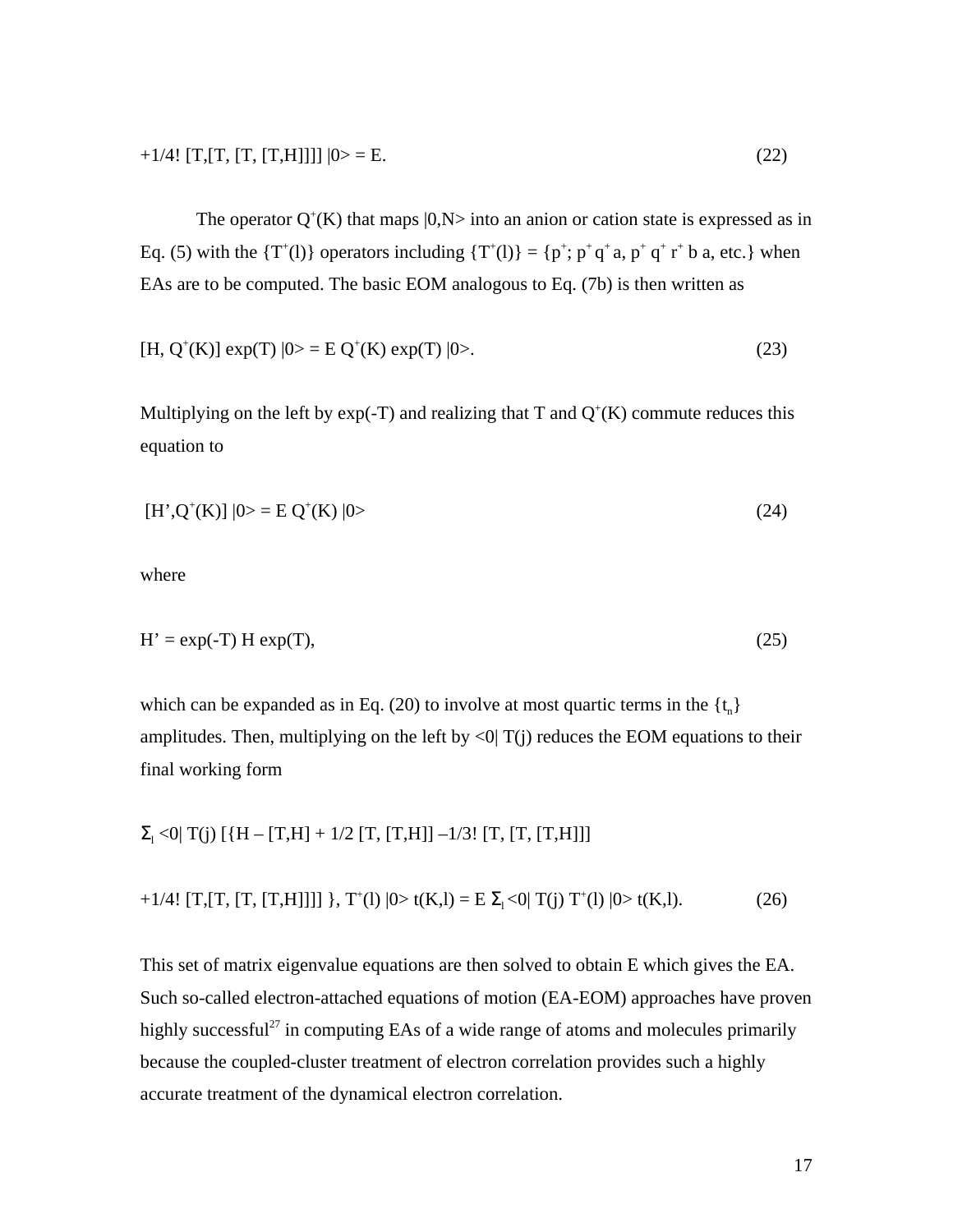# **IV. Some Tricks of the Trade**

### **A. Calculating EAs as IPs**

In this discussion, we have focused on computing EAs by forming a neutralmolecule wave function  $|0, N\rangle$  and computing the EA as an eigenvalue of an EOM. Consider applying such an approach to evaluate the EA of the  $X^2$  state of the NO molecule. Because the X-state wave function of NO is spatially degenerate (i.e., the  $\bar{x}$ and y orbitals should be degenerate), one may encounter artifactual symmetry breaking when forming this neutral-molecule function. That is, the  $\chi$  and  $\chi$  orbitals may not turn out to be degenerate. It would then be unwise to use this symmetry-broken wave function to compute any property of this state of NO, including the EA. To overcome such difficulties, one could use the  $X^3$  <sup>+</sup> state of NO<sup>-</sup> as  $|0, N>$  and employ an EOM method to evaluate the IP of NO (actually the electron detachment energy of NO). The advantage to this approach is that the open-shell  $3 +$  state of NO would not be susceptible to symmetry breaking because it is not spatially degenerate. This example shows that it may sometimes be better to compute an EA of a molecule as the IP of the corresponding anion.

#### **B. Treating Metastable Anion States**

A different kind of problem arises when one attempts to compute the EA of a molecule whose anion is not electronically bound relative to the corresponding neutral. For example, the X<sup>1</sup>  $\frac{1}{g}$  state of the N<sub>2</sub> molecule does not bind an electron to form an electronically stable anion. Instead the  $X^2$  state of  $N_2$ , formed by adding an electron to the  $\epsilon_{\rm g}$  anti-bonding orbital of N<sub>2</sub> is a so-called resonance state that lies higher in energy than  $N_2$  and can spontaneously eject its excess electron. One cannot simply employ conventional basis sets and ab initio electronic structure methods (including EOM methods) to correctly determine the energies of such states.

The most common and powerful tool for studying such metastable states theoretically is the stabilization method (SM). This method, pioneered by Professor Howard Taylor's group<sup>28</sup>, involves embedding the system of interest (e.g., the  $N_2^{-1}$  anion)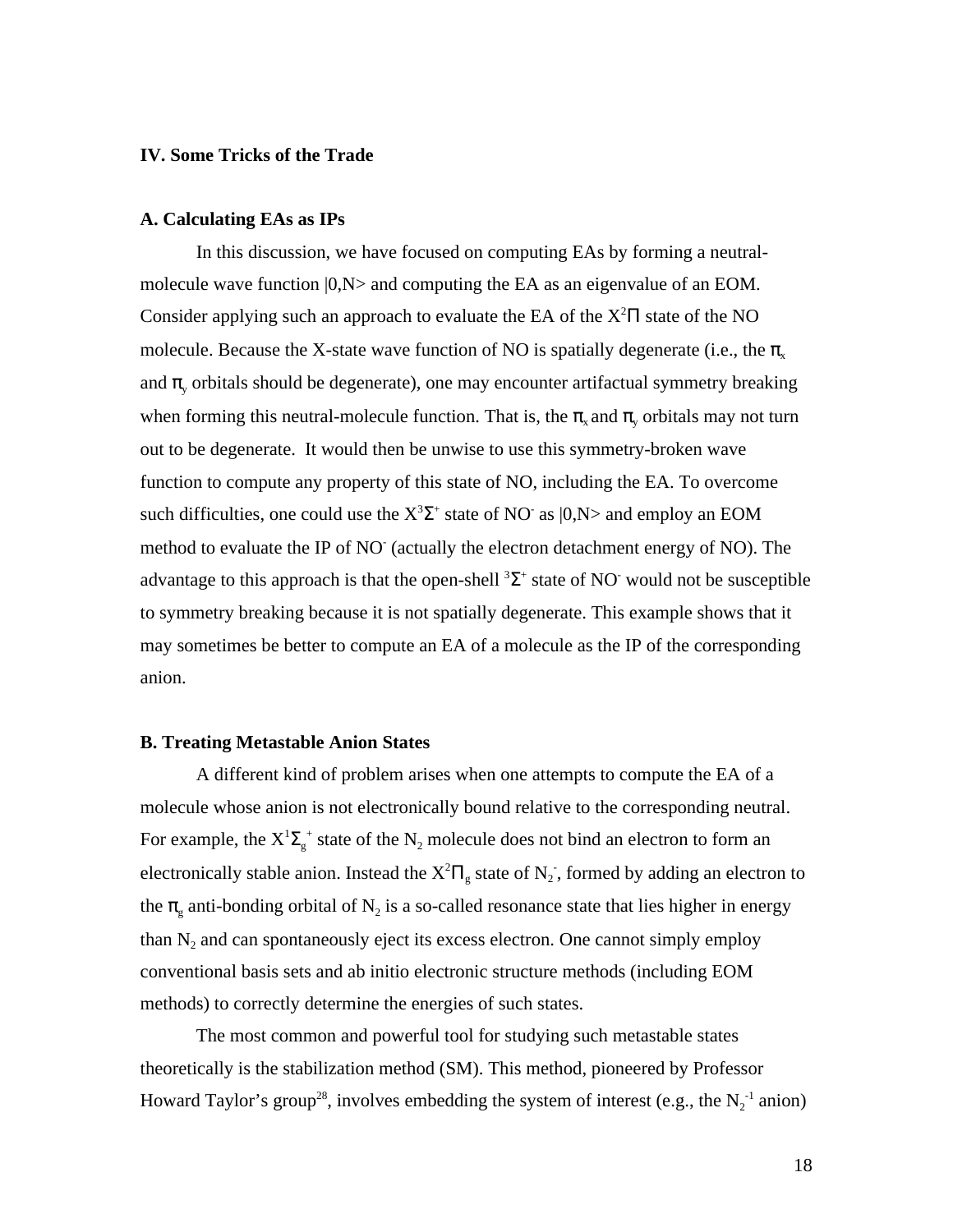within a finite"box" in order to convert the continuum of states corresponding, for example, to  $N_2 + e$ , into discrete states that can be handled by, for example, the EOM method. By then varying the size of the box, one can vary the energies of the discrete states that correspond to  $N_2 + e^-$  (i.e., one varies the box size to vary the kinetic energy KE of the orbital containing the excess electron). As the box size is varied, one eventually notices (e.g., by plotting the orbitals) that one of the  $N_2 + e^-$  states obtained in the EOM process possesses a significant amount of valence character. That is, one such state has significant amplitude not only at large-r but also in the region of the two nitrogen centers. It is this state that corresponds to the metastable resonance state, and it is the EOM eigenvalue E of this state that provides the stabilization estimate of the resonance state energy relative to that of the neutral  $N_2$ .

Let us continue using  $N_2^{-1}$  as an example for how one usually varies the box within which the anion is constrained. One uses a conventional atomic orbital basis set that likely includes s and p functions on each N atom, perhaps some polarization d functions and some conventional diffuse s and p orbitals on each N atom. These basis orbitals serve primarily to describe the motions of the electrons within the usual valence regions of space. To this basis, one appends an extra set of diffuse -symmetry orbitals. These orbitals could be p (and maybe d ) functions centered on each nitrogen atom, or they could be d obitals centered at the midpoint of the N-N bond. Either choice can be used because one only needs a basis capable of describing the large-r  $L = 2$  character of the metastable  $2\frac{1}{g}$  state's wave function. One usually would not add just one such function; rather several such functions, each with an orbital exponent  $_J$  that characterizes its radial extent, would be used. Let us assume, for example, that K such additional diffuse functions have been used.

Next, using the conventional atomic orbital basis as well as the K extra basis functions, one carries out an EOM calculation for the EA of the  $N_2$ <sup>-1</sup> anion. In this calculation, one tabulates the energies of many (say M) of the EOM EA eigenvalues. One then scales the orbital exponents  $\{-_j\}$  of the K extra basis orbitals by a factor :  $\top$  $_{J}$  and repeats the calculation of the energies of the M lowest EOM eigenvalues. This

scaling causes the extra basis orbitals to contract radially (if  $> 1$ ) or to expand radially (if  $\langle 1 \rangle$ ). It is this basis orbital expansion and contraction that produces

19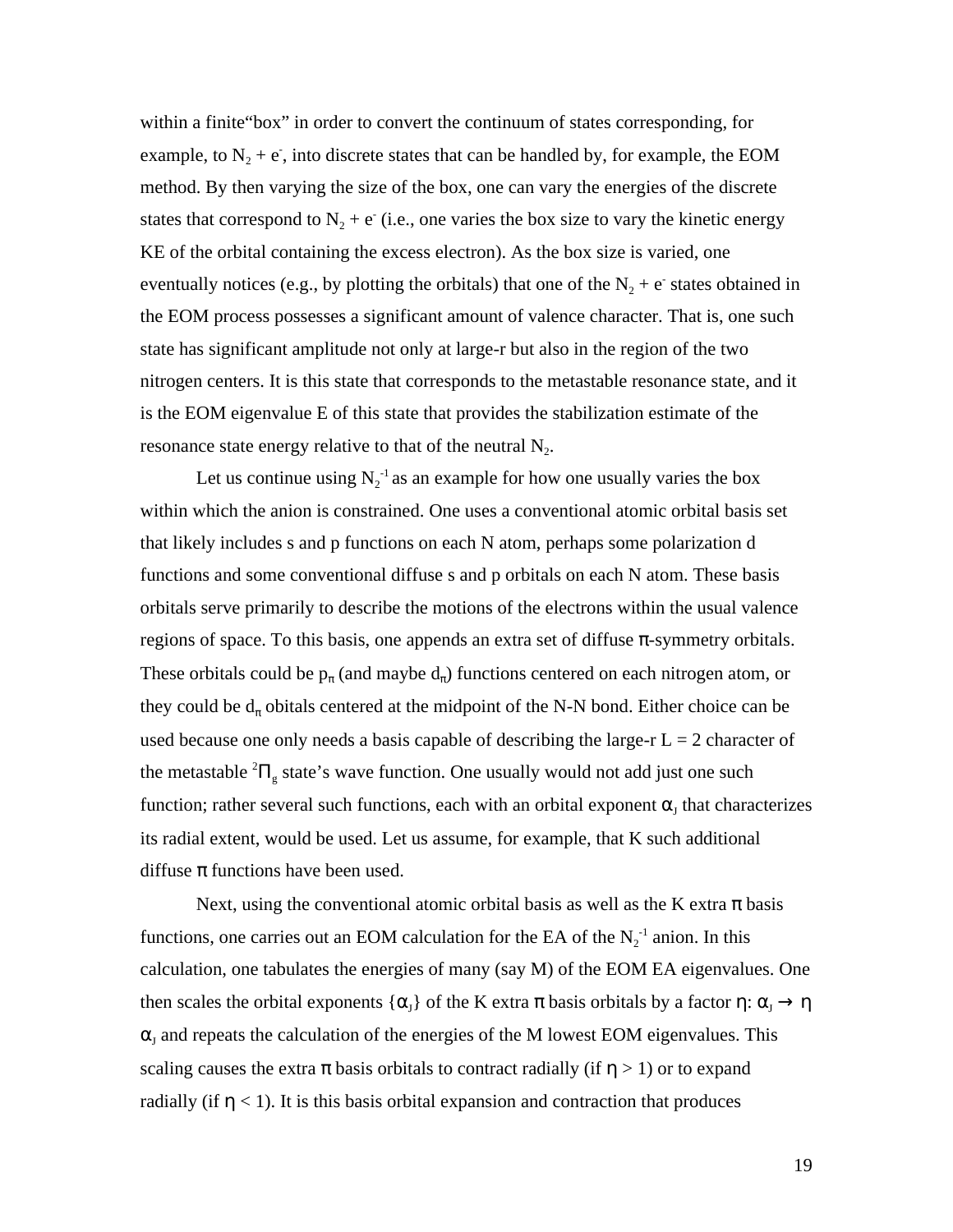expansion and contraction of the "box" discussed above. That is, one does not employ a box directly; instead, one varies the radial extent of the more diffuse basis orbitals to simulate the box variation.

If the conventional orbital basis is adequate, one finds that the extra orbitals, whose exponents are being scaled, do not affect appreciably the energy of the neutral  $N<sub>2</sub>$ system. This can be probed by plotting the  $N_2$  energy (computed as <0,N| H |0,N>) as a function of the scaling parameter; if the energy varies little with, the conventional basis is adequate.

In contrast to plots of the neutral  $N_2$  energy vs. , plots of the energies of the M  $N_2^{-1}$  anion states relative to the energy of  $N_2$ , obtained as EOM eigenvalues, show significant -dependence as Fig. 2 illustrates.



Figure 2. Plots of the EOM EA eigenvalues for several anion states vs. the orbital scaling parameter . Note the avoided crossing of state energies near 1 eV.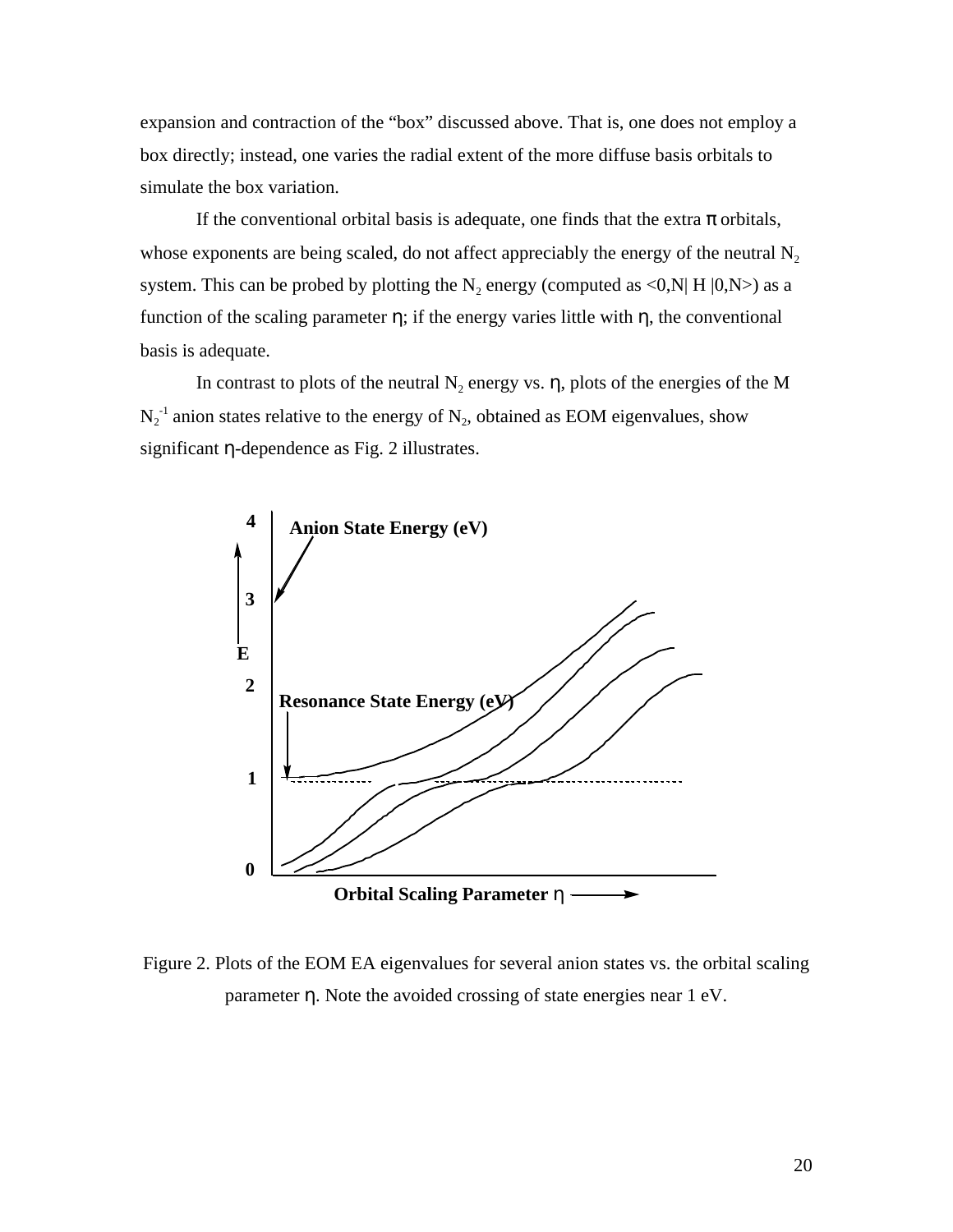What does such a stabilization plot tell us and what do the various branches of the plot mean? First, we notice that each of the plots of the energy of an anion state (relative to the neutral molecule's energy, which is independent of ) grows with increasing . This -dependence arises from the -scaling of the extra diffuse basis orbitals. Because most of the amplitude of such basis orbitals lies outside the valence region, the kinetic energy is the dominant contributor to such states' relative energies. Because enters into each orbital as  $exp(-r^2)$ , and because the kinetic energy operator involves the second derivative with respect to r, the kinetic energies of orbitals dominated by the diffuse basis functions vary as  $\lambda^2$ . It is this quadratic growth with that is shown in Fig 2.

For small , all of the diffuse basis functions have their amplitudes concentrated at large r and have low kinetic energy. As grows, these functions become more radially compact and their kinetic energies grow. For example, note the three lowest energies shown above in Fig. 2 increasing from near zero as grows. As further increases, one reaches a point at which the third and fourth anion-state energies in Fig. 2 undergo an avoided crossing. At this value, if one examines the nature of the two anion wave functions (obtained as in Eq.(4)) whose energies avoid one another, one finds they contain substantial amounts of both valence and extra diffuse function character. Just to the left of the avoided crossing, the lower-energy state (the third state in Fig. 2 for small ) contains predominantly extra diffuse orbital character, while the higher-energy state (the fourth state) contains largely valence \* orbital character. To the right of the avoided crossing, the situation is reversed- the lower-energy state (the third state in Fig. 2 for small ) contains predominantly valence orbital character, while the higher-energy state (the fourth state) contains largely diffuse orbital character

However, at the special value of where these two states nearly cross, the kinetic energy of the diffuse state (as well as its radial size and de Broglie wavelength) are appropriate to connect properly with the valence state to form a single resonance state. By connect properly we mean that the two states have wave function amplitudes, phases, and slopes that match. It is such boundary condition matching of valence-range and longrange character in the wave function that the stabilzation method achieves. So, at this special value, one can achieve a description of the resonance state that correctly describes this state both in the valence region and in the large-r region. Only by tuning

21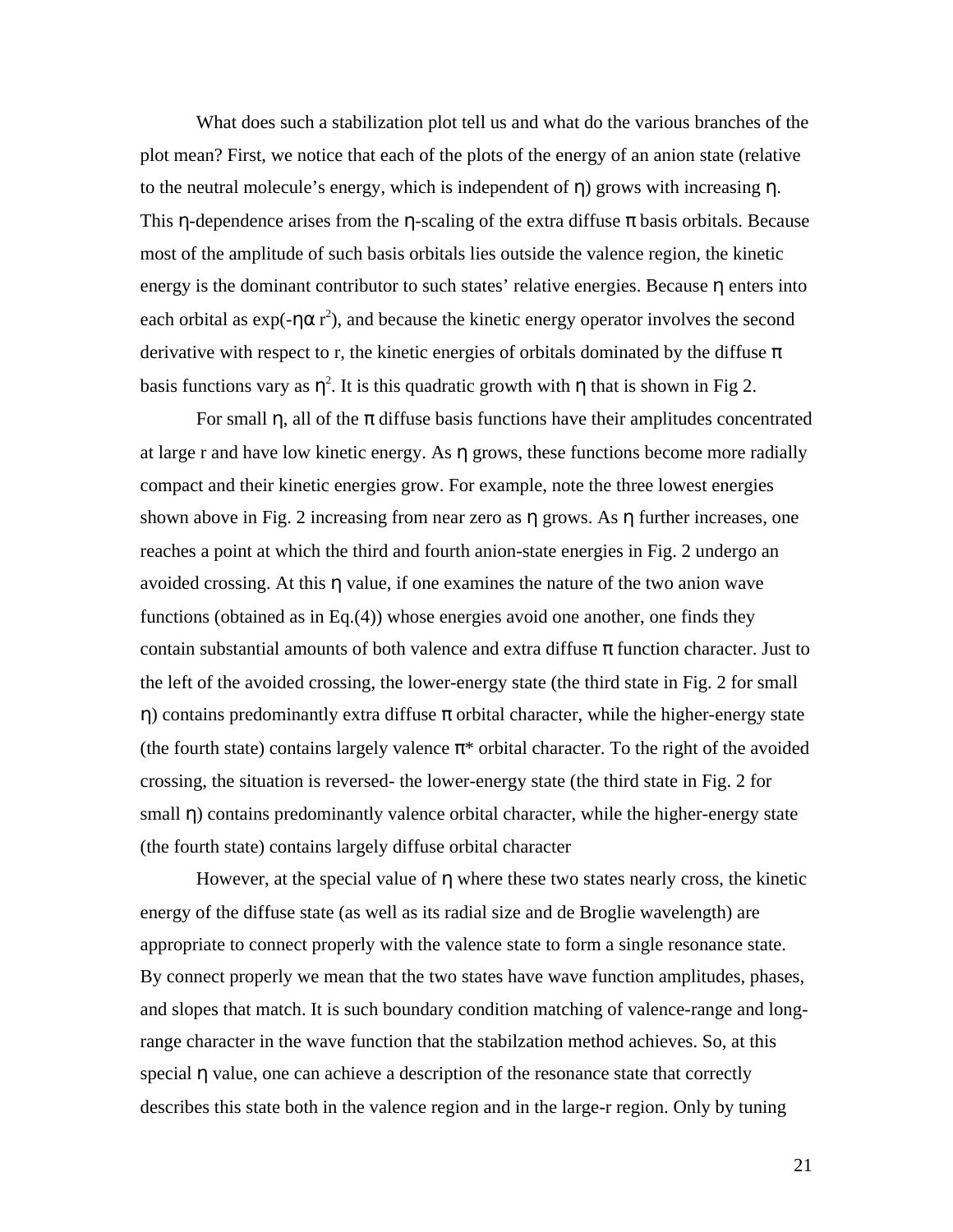the energy of the large-r states using the scaling can one obtain this proper boundary condition matching.

If one attempts to study metastable anion states without carrying out such a stabilization study, one is doomed to failure, even if one employs an extremely large and flexible set of diffuse basis functions. In such a calculation, one will certainly obtain a large number of anion "states" with energies lying above that of the neutral, but one will not be able to select from these states the one that is the true resonance state because the true state will be buried in the myriad of "states".

In summary, by carrying out a series of anion-state energy calculations for several states and plotting them vs. , one obtains a stabilization graph. By examining this graph and looking for avoided crossings, one can identify the energies at which metastable resonances occur. It is absolutely critical to identify these resonance energies if one wishes to probe metastable anions. It is also possible<sup>29</sup> to use the shapes (i.e., the magnitude of the energy splitting between the two states and the slopes of the two avoiding curves) of the avoided crossings in a stabilization graph to compute the lifetimes of the metastable states. Basically, the larger the avoided crossing energy splitting between the two states, the shorter is the lifetime of the resonance state.

**Acknowledgments**: This work was supported by NSF grants #9982420 and #0240387.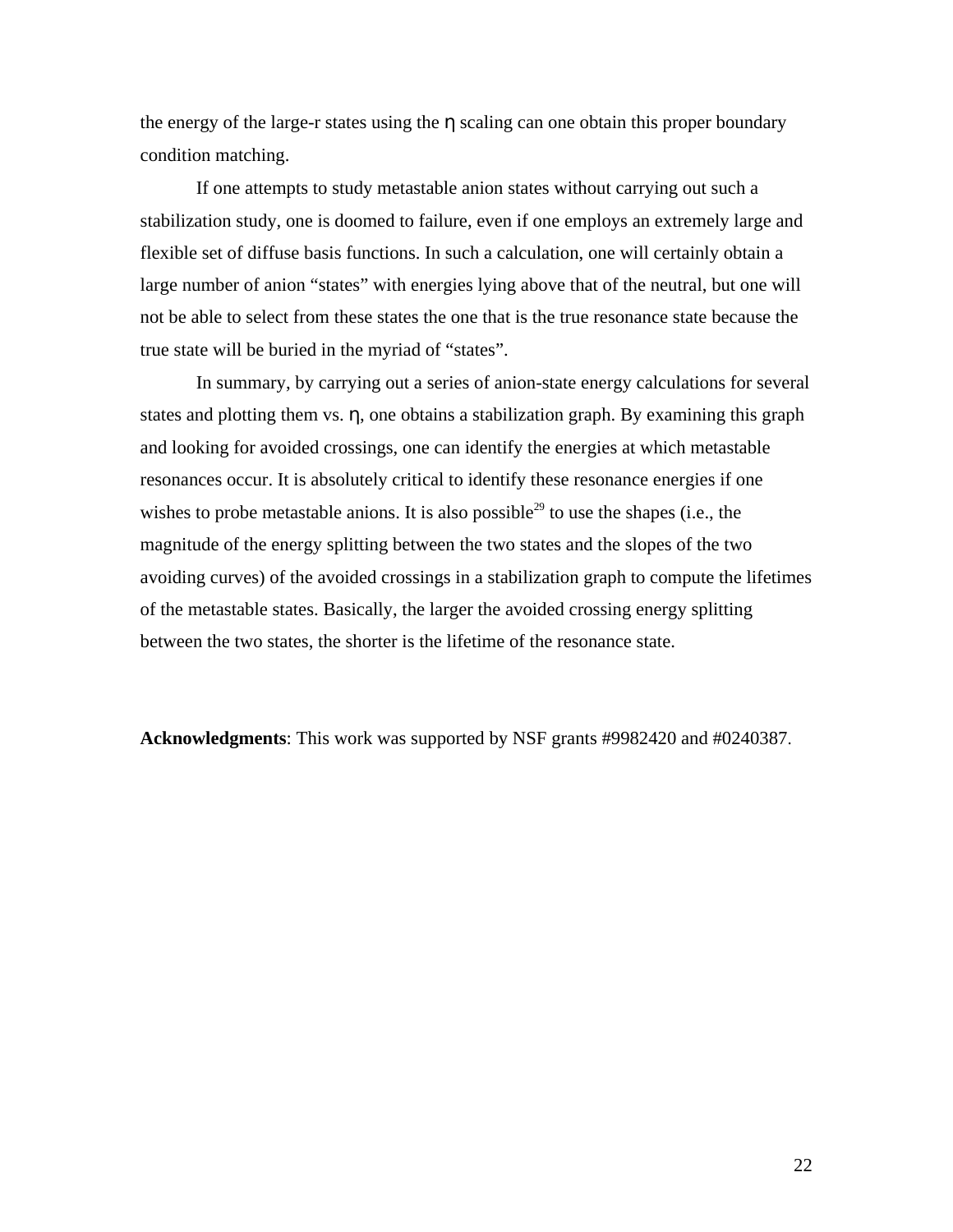## **References**

 $\overline{a}$ 

J. Kalcher and A. F. Sax, Gas Phase Stabilities of Small Anions--Theory and Experiment in Cooperation, Chem. Rev. **1994**, 94, 2291-2318; J. Kalcher, Gas-Phase Stabilities of Small Anions, J. Ann. Reports, Sec. C, Royal Soc. of Chem. **1996**, 93, 147-186.

R. S. Berry, Small Free Negative Ion, Chem. Rev. **1969**, 69, 533-542.

The most up to date overview is given in ref. 1

4 T. H. Dunning and V. McKoy, J. Chem. Phys. **47**, 1735 (1967); J. Chem. Phys. **48**,

5263 (1968); T. I. Shibuya and V. McKoy, J. Chem. Phys. **53**, 2208 (1970)

5 D. J. Rowe, Rev. Mod. Phys. **40**, 153 (1968); D. J. Rowe, Nuclear Collective Motion-Models and Theory, Methuen, and Co., London (1970).

6 J. Simons and W. D. Smith, "Theory of Electron Affinities of Small Molecules", J. Chem. Phys. 58, 4899 (1973).

<sup>7</sup> J. Simons and P. Jørgensen, J. Chem. Phys. 64, 1413 (1976); Tsung-Tai Chen, Jack Simons and K. D. Jordan, Chem. Phys. 14, 145 (1976); Jack Simons, J. Chem. Phys. 64, 4541 (1976).

J. Simons, Int. J. Quant. Chem. XII, 227 (1977); E. Dalgaard and J. Simons, J. Phys. B: Atom. Molec. Phys. 10, 2767 (1977); J. Simons, Ann. Rev. Phys. Chem. 28, 15 (1977); A. Banerjee, R. Shepard, and J. Simons, Int. J. Quant. Chem: Quantum Chemistry

<sup>&</sup>lt;sup>1</sup> J. C. Rienstra-Kiracofe, G. S. Tschumper, H. F. Schaefer, III, S. Nandi, and G. B.

Ellison, Acc. Chem. Research, **102**, 231-282 (2002).

<sup>&</sup>lt;sup>2</sup> G. Herzberg, Molecular Spectra and Molecular Structure I. p. 512, Van Nostrand, New York (1950).

<sup>&</sup>lt;sup>3</sup> G. I. Gutsev and A. I. Boldyrev, The Theoretical Investigation of the Electron Affinity of Chemical Compounds, Adv. Chem. Phys. **1985**, 61, 169-221.

J. Baker, R. H. Nobes, and L. Radom, The Evaluation of Molecular Electron Affinities, J. Comp. Chem. **1986**, 7, 349-358.

J. Simons and K. D. Jordan, Ab Initio Electronic Structure of Anions, Chem. Rev. **1987**, 87, 535-555.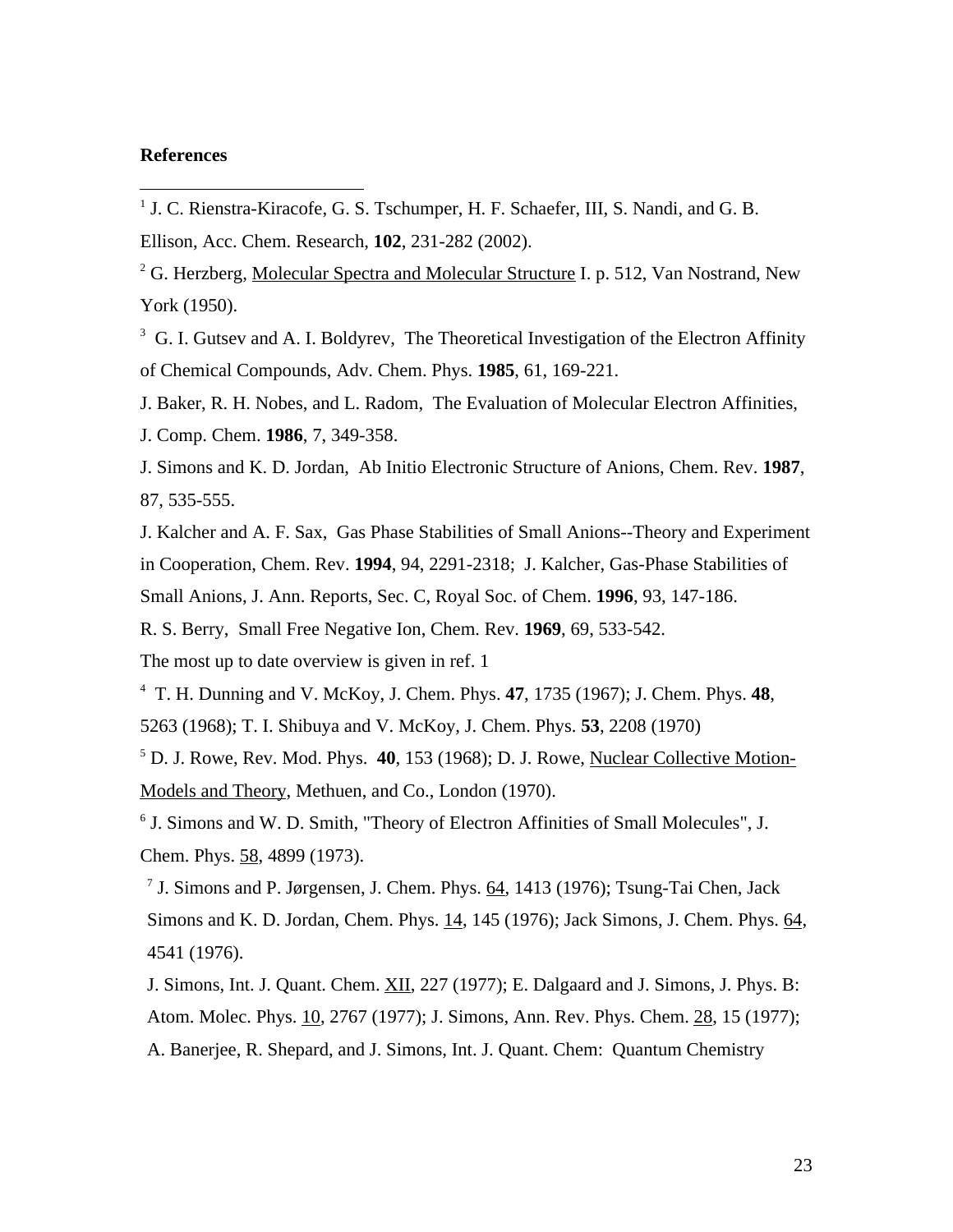Symposium 12, 389 (1978); R. A. Donnelly and J. Simons, J. Chem. Phys. 73, 2858 (1980).

<sup>8</sup> See, for example, Second Quantization-Based Methods in Quantum Chemistry, by P. Jørgensen and J. Simons, Academic Press (1981).

9 R. Manne, Chem. Phys. Lett. **45**, 470 (1977).

 $\overline{a}$ 

 $10$  The first- and second-order density matrices, respectively, have elements given by  $\langle 0, N | j^+ k | 0, N \rangle$  and  $\langle 0, N | j^+ k^+ 1 h | 0, N \rangle$ .

<sup>11</sup> J. Simons, T. -T. Chen, and W. D. Smith, Chem. Phys. Lett. 26, 296 (1974); W. D. Smith, T. -T. Chen and J. Simons, Chem. Phys. Lett. 27, 499 (1974); Karen M. Griffing and Jack Simons, J. Chem. Phys.  $62$ , 535 (1975); J. Kenney and J. Simons, J. Chem. Phys. 62, 592 (1975); K. Griffing, J. Kenney, J. Simons and K. Jordan, J. Chem. Phys. 63, 4073 (1975); Karen Griffing and Jack Simons, J. Chem. Phys. 64, 3610 (1976); K. D. Jordan, K. M. Griffing, J. Kenney, E. L. Andersen and J. Simons, J. Chem. Phys. 64, 4730 (1976); E. Andersen and J. Simons, J. Chem. Phys. 64, 4548 (1976); K. D. Jordan and J. Simons, J. Chem. Phys. 65, 1601 (1976); E. Andersen and J. Simons, J. Chem. Phys. 65, 5393 (1976); E. Andersen and J. Simons, J. Chem. Phys. 66, 2427 (1977); J. Simons, Ann. Rev. Phys. Chem. 28, 15 (1977).

<sup>12</sup> "A Complete Treatment of the Electron Propagator Through Third Order", Poul Jørgensen and Jack Simons, J. Chem. Phys. 63, 5302 (1975).

 $13$  J. Linderberg and Y. Öhrn, Propagators in Quantum Chemistry, Academic Press, London (1973)

<sup>14</sup> L.S. Cederbaum, G. Holneicher, and S. Peyerimhoff, Chem. Phys. Lett. 11 421 (1971);

L.S. Cederbaum, G. Holneicher, and W. von Niessen, Chem. Phys. Lett. 18, 503 (1973);

L. S. Cederbaum, Theo. Chim. Acta 31, 239 (1973).

<sup>15</sup> J. D. Doll and W. P. Reinhardt, J. Chem. Phys. 67, 1169 (1972).

<sup>16</sup> B. S. Yarlagadda, Gy. Csanak, H. S. Taylor, B. Schneider, and R. Yaris, Phys. Rev. A7, 146 (1973).

 $17$  B. T. Pickup and O. Goscinski, Mol. Phys. 36, 1013 (1973).

18 G. D. Purvis and Y. Öhrn, J. Chem. Phys. 60, 4063 (1974); 62, 2045 (1975).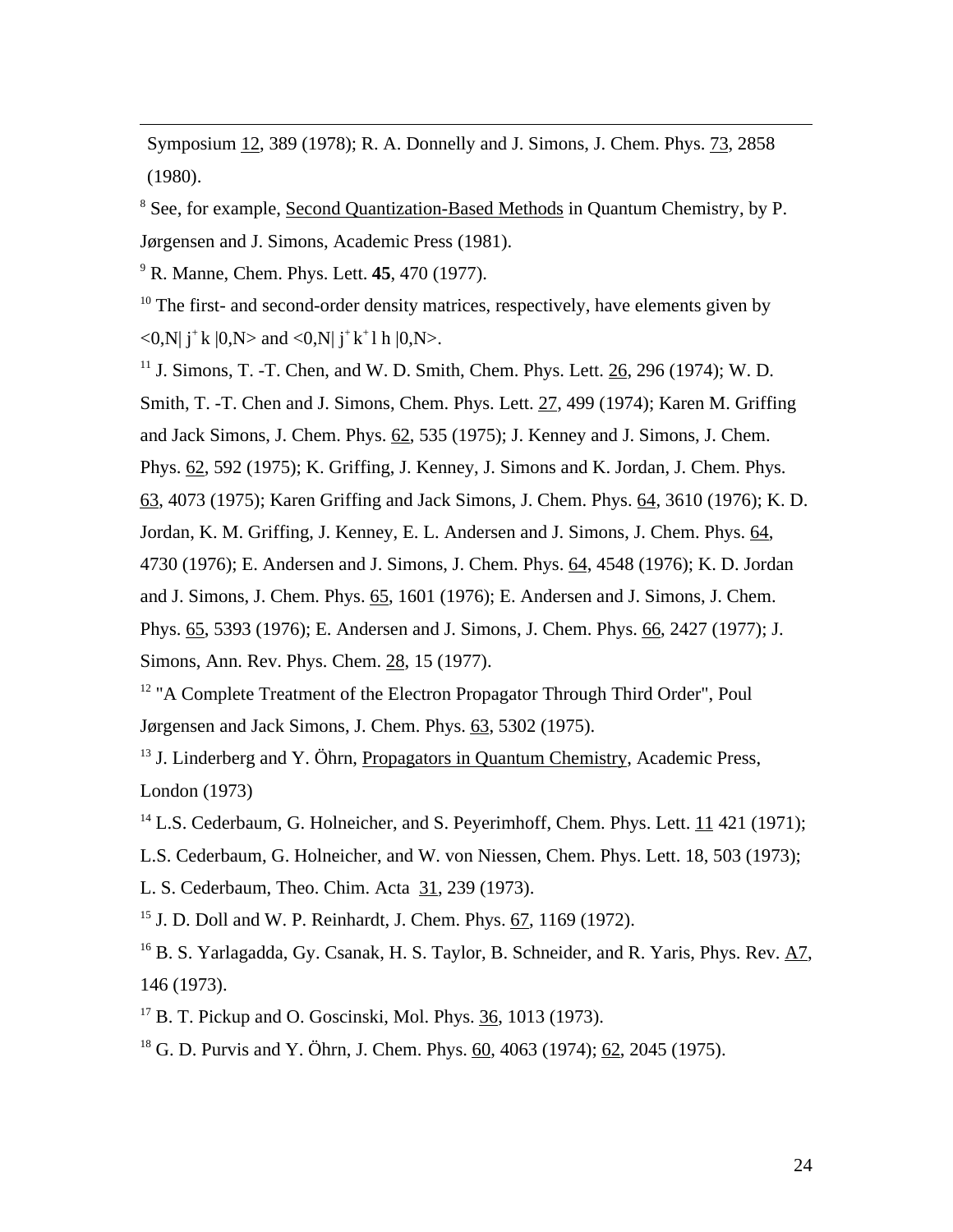<sup>19</sup> See, for example, J. V. Ortiz, Leszczynski, J. (Ed) Computational Chemistry: Reviews of Current Trends (Singapore: World Scientific) Vol 2 pp 1-61(1997)

 $^{20}$  M. J. Frisch, G. W. Trucks, H. B. Schlegel, G. E. Scuseria, M. A. Robb, J. R.

 $\overline{a}$ 

Cheeseman, J. A.Montgomery, Jr., T. Vreven, K. N. Kudin, J. C. Burant, J. M. Millam, S.

S. Iyengar, J. Tomasi, V. Barone, B. Mennucci, M. Cossi, G. Scalmani, N. Rega, G. A.

Petersson, H. Nakatsuji, M. Hada, M. Ehara, K. Toyota, R. Fukuda, J. Hasegawa, M.

Ishida, T. Nakajima, Y. Honda, O. Kitao, H. Nakai, M. Klene, X. Li, J. E. Knox, H. P.

Hratchian, J. B. Cross, C. Adamo, J. Jaramillo, R. Gomperts, R. E. Stratmann, O.

Yazyev, A. J. Austin, R. Cammi, C. Pomelli, J. W. Ochterski, P. Y. Ayala, K.

Morokuma, G. A. Voth, P. Salvador, J. J. Dannenberg, V. G. Zakrzewski, S. Dapprich,

A. D. Daniels, M. C. Strain, O. Farkas, D. K. Malick, A. D. Rabuck, K. Raghavachari, J.

B. Foresman, J. V. Ortiz, Q. Cui, A. G. Baboul, S. Clifford, J. Cioslowski, B. B.

Stefanov, G. Liu, A. Liashenko, P. Piskorz, I. Komaromi, R. L. Martin, D. J. Fox, T.

Keith, M. A. Al-Laham, C. Y. Peng, A. Nanayakkara, M. Challacombe, P. M.W. Gill, B.

Johnson, W. Chen, M. W. Wong, C. Gonzalez, and J. A. Pople, Gaussian, Inc., Pittsburgh PA, 2003.

J. V. Ortiz, Toward an Exact One-Electron Picture of Chemical Bonding, Advances in Quantum Chemistry 35, 33-52 (1999).

Propagating Insight: A Tribute to the Works of Yngve Öhrn J. V. Ortiz and H. A. Kurtz, Editors, Advances in Quantum Chemistry 35, Academic Press, New York, 1999.

<sup>21</sup> M. M. Morrel, R. G. Parr, and M. Levy, J. Chem. Phys. **62**, 549 (1975).

 $22$  O. W. Day, D. W. Smith, and C. Garrod, Inter. J. Quantum Chem. S8, 501 (1974); D.

W. Smith and O. W. Day, J. Chem. Phys. **62**, 113 (1975).

<sup>23</sup> E. Andersen and J. Simons, J. Chem. Phys. **66**, 1067 (1977).

<sup>24</sup> J. Cioslowski, P. Piskorz, and G. Liu, J. Chem. Phys. 107, 6804 (1997).

 $25$  A. Banerjee, R. Shepard, and J. Simons, "One-Particle Green's Function with Multiconfiguration Reference States", Int. J. Quant. Chem: Quantum Chemistry Symposium 12, 389 (1978).